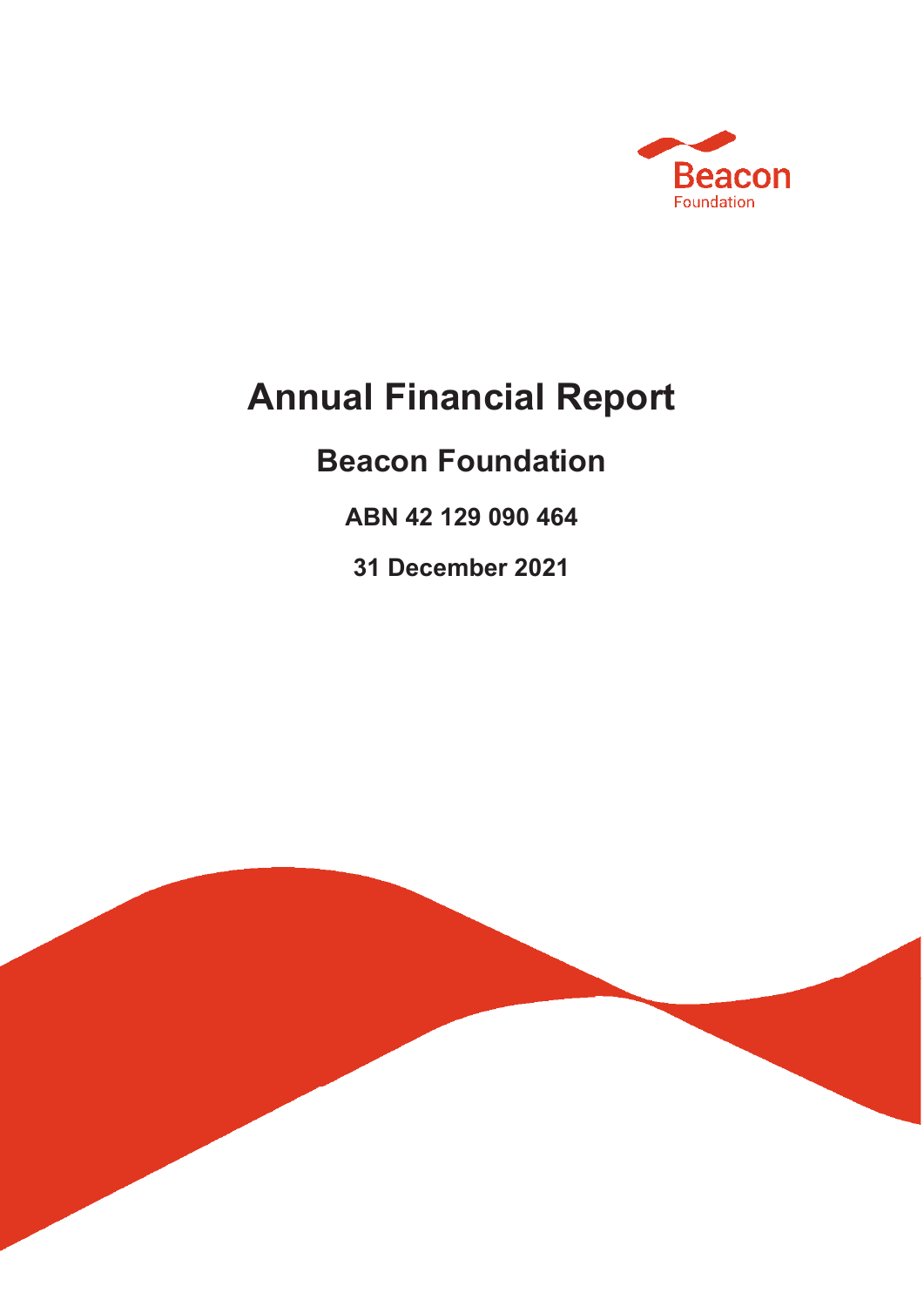The Directors present their report together with the special purpose financial report of Beacon Foundation (the Company) for the year ended 31 December 2021 and the auditors' report thereon.

### **DIRECTORS**

The Directors in office at any time during or since the end of the financial year to the date of this report are:

| <b>Director Name</b>       | Term                        |
|----------------------------|-----------------------------|
| <b>Scott Harris</b>        | Director for whole year     |
| <b>Jane Hewitt</b>         | Director for whole year     |
| <b>Matthew Beach</b>       | Resigned 6 May 2021         |
| Jeremy Bolt                | Director for whole year     |
| <b>Sarah Williams Hart</b> | Resigned 12 September 2021  |
| Nikki Blundell Dawson      | Director for whole year     |
| <b>Carl Harris</b>         | Director since 20 July 2021 |

**Scott Harris** - Director since January 2008. Scott Harris has held the position of Chief Executive with Beacon since 1999. Prior to joining Beacon, Scott had a successful career in sales and management in Tasmania and Victoria. In July 2007, Scott was awarded a scholarship for excellence in social venture, leadership and management to attend Harvard Business School.

**Jane Hewitt** - Director since March 2014 and Chairperson since November 2017. Jane has over 28 years' experience in real estate development and asset management. She founded UniLodge in 1996 and pioneered the corporatisation and professional development and management of student accommodation facilities in Australia and New Zealand.

As an entrepreneur and founder Jane has extensive operational experience in developing successful partnerships in real estate and business ventures. She developed UniLodge into an operation with assets of approximately \$1billion.

Jane has worked with Social Ventures Australia, and currently serves as a Non-Executive Director on the Board of Mirvac and the National Housing Finance Investment Corporation.

**Jeremy David Bolt** - Director since November 2017. Jeremy comes from a background of professional services, marketing and high growth start-ups. Initially working as a Deloitte partner in the consulting space around technology, digital transformation and outsourcing before moving into digital marketing and e-commerce. Jeremy co-founded one of the largest SEO and digital marketing agencies in Australia in 2007 before becoming Co-CEO of Resolution Digital in 2013 and then CEO of Hearts & Science, an Omnicom advertising agency in 2019. Jeremy is now the Founder of Old Bull Health, a start-up focussing on the health and longevity of men over fifty.

**Nikki Blundell Dawson** - Director since July 2018. Nikki was born in Sydney's western suburbs, moving to Hong Kong when she was 10. Upon returning to Australia she finished school at Everton Park State High (a former Beacon school). Nikki has a B.Econ (Hons) from the University of Queensland and an MBA from the Australian Graduate School of Management in Sydney. After starting as a graduate economist with the RBA, most of Nikki's subsequent career has been spent in professional services, including CS First Boston, McKinsey & Company, and more recently as a consultant with Egon Zehnder, where she has been for over 18 years. Nikki has been working pro bono with Beacon for over 12 years, helping with professional development matters. She is also the CEO of The Katrina Dawson Foundation, a non-profit focused on 'finding, funding [education] and mentoring inspiring young women.'

**Carl Harris** - Director and Chair of the Audit & Risk Committee since July 2021. Carl is a partner at global professional services firm Deloitte. He has over 30 years of experience in internal and external audits and has been a partner at Deloitte for over 15 years. Carl is a registered company auditor and chartered accountant.

Carl was the Deloitte Tasmania Managing Partner from 2013 to 2021 before stepping down from the role to enable him to focus on other areas – including pursuing a passion of his, which is assisting, in any way he can, in enhancing education outcomes in Tasmania.

Originally from Tasmania, Carl has also worked in Singapore, Sydney, London, Edinburgh and Brisbane. He was also Vice President of the Tasmanian Division of the Property Council and Treasurer of his local school association committee up to April 2022. Carl has a strong history with Beacon, working with them since his return to Tasmania in 2012 as a speaker and mentor.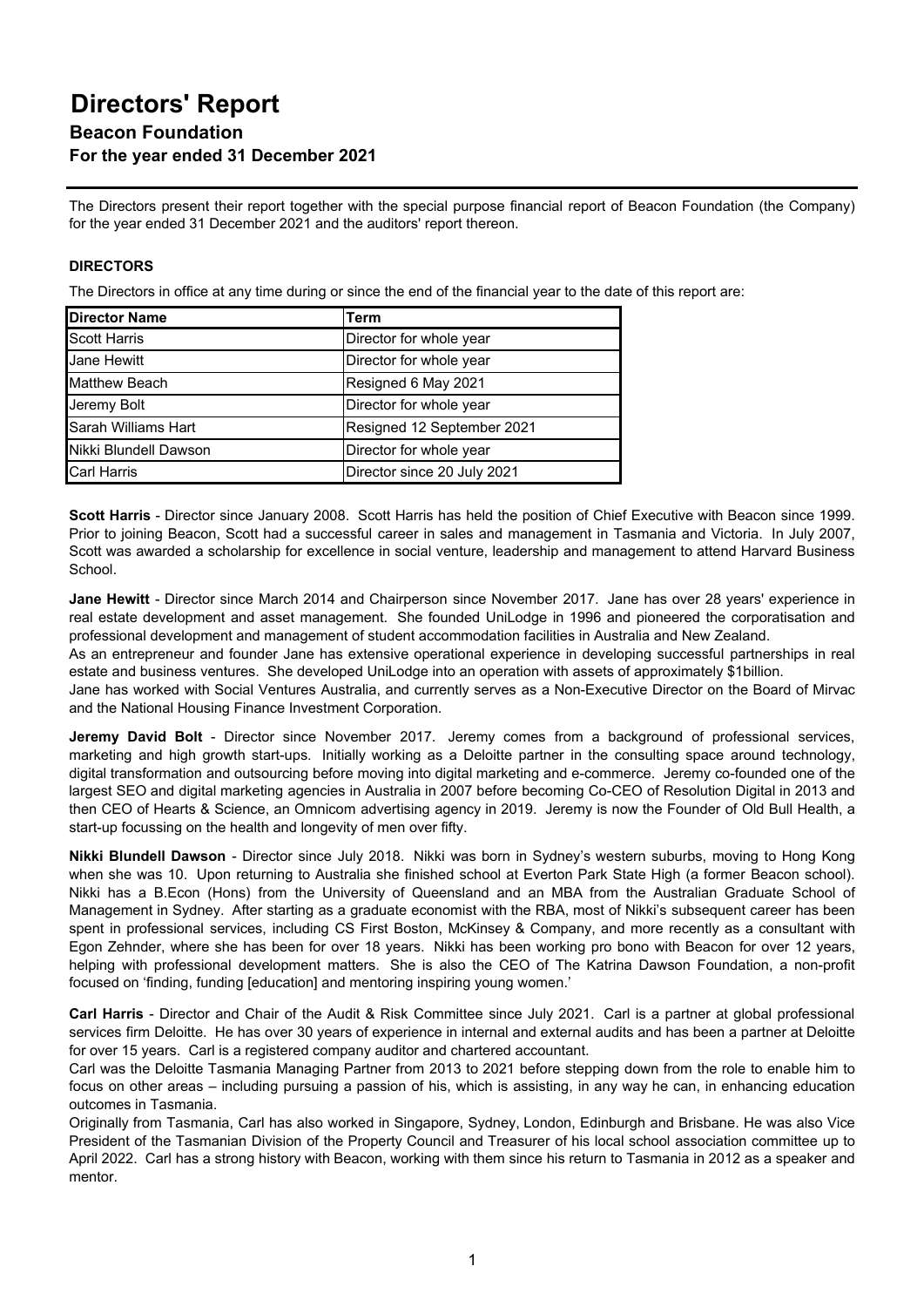# **Directors' Report**

**Beacon Foundation For the year ended 31 December 2021**

### **DIRECTORS' MEETINGS**

During the year ended 31 December 2021, 8 meetings of directors were held. Attendances by each director during the year were as follows:

|                       | <b>Directors' Meetings</b>   |                           |
|-----------------------|------------------------------|---------------------------|
|                       | <b>Eligible to</b><br>attend | <b>Number</b><br>attended |
| <b>Scott Harris</b>   | 8                            |                           |
| <b>Jane Hewitt</b>    | 8                            | 8                         |
| <b>Matthew Beach</b>  |                              | 3                         |
| Jeremy Bolt           | 8                            |                           |
| Sarah Williams Hart   | 6                            | 6                         |
| Nikki Blundell Dawson | 8                            | 8                         |
| <b>Carl Harris</b>    | 3                            |                           |

### **REVIEW OF OPERATIONS**

The deficit of the Company was \$558,243 (2020: surplus of \$1,542,360). The Company is exempt from income tax in Australia in accordance with Division 50 of the Income Tax Assessment Act 1997.

### **PRINCIPAL ACTIVITIES**

The principal activities of the Company are focused on working with schools, their communities, businesses and industry, locally and nationally, to deliver programs and initiatives designed to expand the career pathways for the young people who need it most.

### **SHORT AND MEDIUM TERM OBJECTIVES**

Over the last 2 years Beacon Foundation has focused on sustainability and maintaining its long-term commitment to the young people and communities in which we operate. During this period we completed a review and refresh of our strategy and began implementation on 1 January 2022. In line with our strategic plan the Company has the following objectives:

- 1. Further develop our suite of programs, based on external research, our own practice wisdom, and learnings from our recently completed place-based program (Collective ed.), to ensure our programs meet our 3 guiding principles of impact, collaboration and sustainability
- 2. Pilot of our enhanced program suite in the second half of 2022, with broader rollout in 2023 and expansion of our Work Based Learning Services project into all regions of Tasmania throughout 2022 and 2023
- 3. Undertaking of significant stakeholder consultation to develop and execute an advocacy program focused on enhancing and overcoming barriers in career readiness of Australian year 9-12 students

### **MEMBERS' GUARANTEE**

The Company is incorporated under the Corporations Act 2001 and is a company limited by guarantee. If the Company is wound up, the constitution states that each member, irrespective of class, is required to contribute a maximum of \$100 each towards meeting any outstanding obligations of the Company. At 31 December 2021 the number of members was 5 (2020: 6).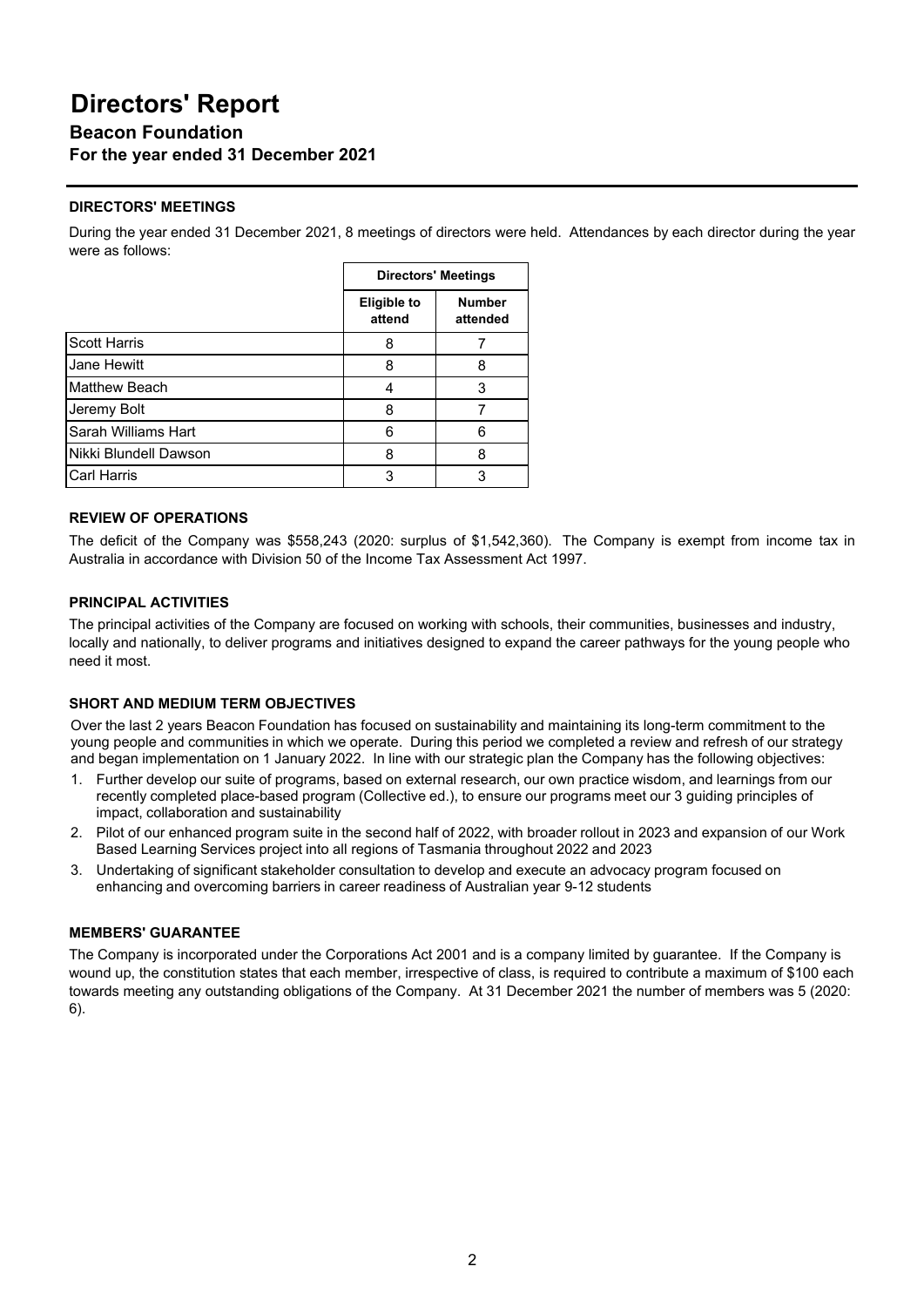### **EVENTS SUBSEQUENT TO BALANCE DATE**

On 29 March 2022 Beacon entered into a 5 year extension of the lease at 40 Molle Street. The resulting right of use asset and lease liability will be reflected in the financial statements for CY2022.

There has not been any other matter or circumstance occurring subsequent to the end of the financial year that has significantly affected, or may significantly affect, the operations of the Company, the results of those operations, or the state of affairs of the Company in future financial years.

### **LIKELY DEVELOPMENTS**

The Company intends to continue to develop its operations in the future within the principal activities as disclosed in this report.

#### **ENVIRONMENTAL REGULATION AND PERFORMANCE**

The Company's operations are not subject to any significant environmental regulations under either Commonwealth or State legislation.

#### **INDEMNIFICATION AND INSURANCE OF OFFICERS AND AUDITORS**

The Company has paid insurance premiums in respect of Directors' and Officers' liability. The insured persons under those policies are defined as all the Directors named in this Report, executive officers and any employees who may be deemed to be officers (for the purposes of the *Corporations Act 2001* ), the company secretary and former Directors and Officers. The terms of the insurance policy prohibit disclosure of the total amount of the premiums and the nature of the liabilities covered.

The Company has not provided any indemnification from any claims by third parties to the Auditors.

### **LEAD AUDITOR'S INDEPENDENCE DECLARATION UNDER SUBDIVISION 60-C OF THE AUSTRALIAN CHARITIES NOT-FOR-PROFITS COMMISSION ACT 2012**

The lead auditor's independence declaration is set out on page 4 and forms part of the Directors' Report for the period ended 31 December 2021

Dated at Hobart, this 3rd day of June 2022.

Signed in accordance with a resolution of Directors:

Jane Hewitt **Scott Harris** Scott Harris **Scott Harris** *Chairperson Director*

……………...…….……………………………. ……………...…….…………………………….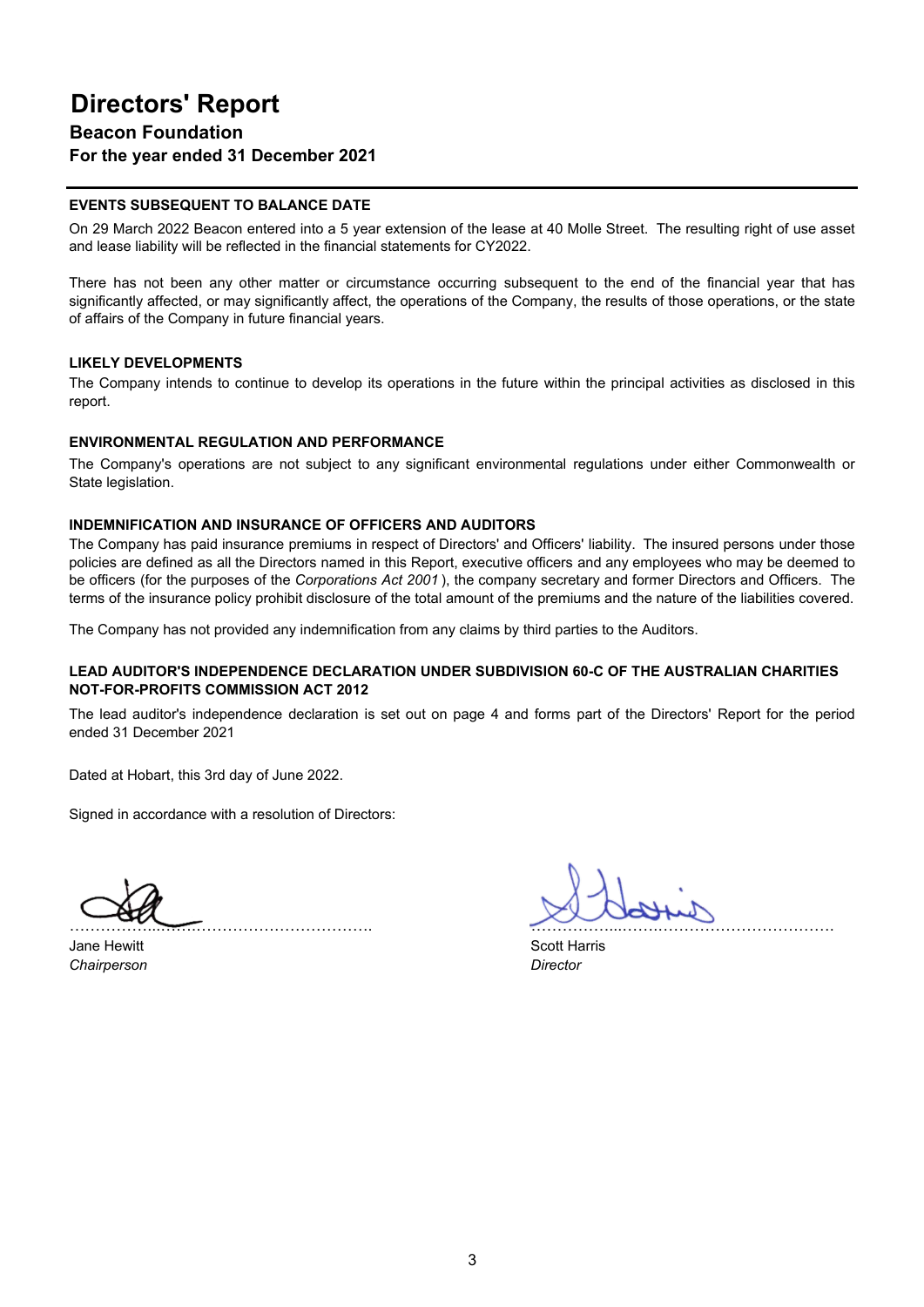

# Auditor's Independence Declaration under subdivision 60-C section 60-40 of Australian Charities and Not-for-profits Commission Act 2012

### To the Board of Directors

I declare that, to the best of my knowledge and belief, in relation to the audit of Beacon Foundation for the financial year ended 31 December 2021 there have been:

- i. No contraventions of the auditor independence requirements as set out in the Australian Charities and Not-for-profits Commission Act 2012 in relation to the audit; and
- ii. no contraventions of any applicable code of professional conduct in relation to the audit.

*KPM\_INI\_01*

KPMG Sascha Adams *Partner* Hobart 3 June 2022

KPMG, an Australian partnership and a member firm of the KPMG global organisation of independent member firms affiliated with KPMG International Limited, a private English company limited by guarantee. All rights reserved. The KPMG name and logo are trademarks used under license by the independent member firms of the KPMG global organisation. Liability limited by a scheme approved under Professional Standards Legislation.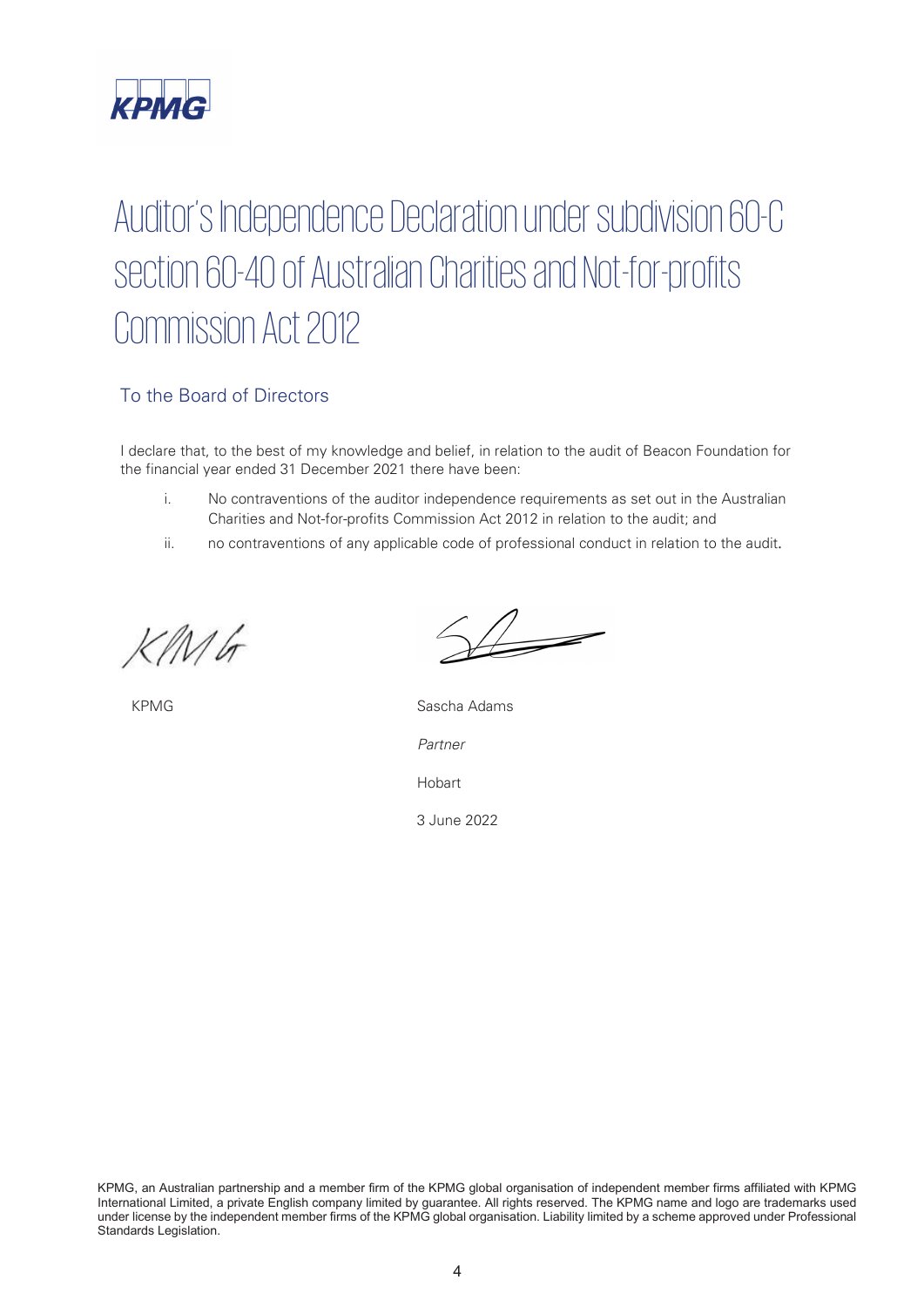# **Statement of Comprehensive Income**

### **Beacon Foundation**

**For the year ended 31 December 2021**

|                                                                            | <b>Note</b>    | 12 months<br>ending Dec.<br>2021<br>\$ | 18 months<br>ending Dec.<br>2020<br>\$ |
|----------------------------------------------------------------------------|----------------|----------------------------------------|----------------------------------------|
| Revenue from sponsorships, grants and fees                                 |                | 3,918,994                              | 8,088,498                              |
| Donations - individuals                                                    |                | 39,781                                 | 56,219                                 |
| Finance income - interest                                                  |                | 6,304                                  | 42,858                                 |
| Other income                                                               | $\overline{2}$ | 251,115                                | 929,168                                |
| Total revenue and other income                                             |                | 4,216,195                              | 9,116,742                              |
| <b>Administration costs</b>                                                |                | 243,853                                | 271,947                                |
| Consultant and contractor fees                                             |                | 1,129,024                              | 1,767,196                              |
| Depreciation & Amortisation                                                | 3              | 123,567                                | 183,403                                |
| Grants                                                                     |                |                                        | 65,000                                 |
| Interest on lease                                                          |                | 4,386                                  | 9,611                                  |
| Personnel costs                                                            | 4              | 3,143,383                              | 5,135,090                              |
| Program costs                                                              |                | 67,822                                 | 10,333                                 |
| Travel and accommodation                                                   |                | 62,403                                 | 131,803                                |
| <b>Total expenses</b>                                                      |                | 4,774,438                              | 7,574,382                              |
| Accumulated (Deficit) / Surplus for the period attributable to the members |                | (558, 243)                             | 1,542,360                              |
| Other comprehensive income                                                 |                |                                        |                                        |
| <b>Total comprehensive income</b>                                          |                | (558, 243)                             | 1,542,360                              |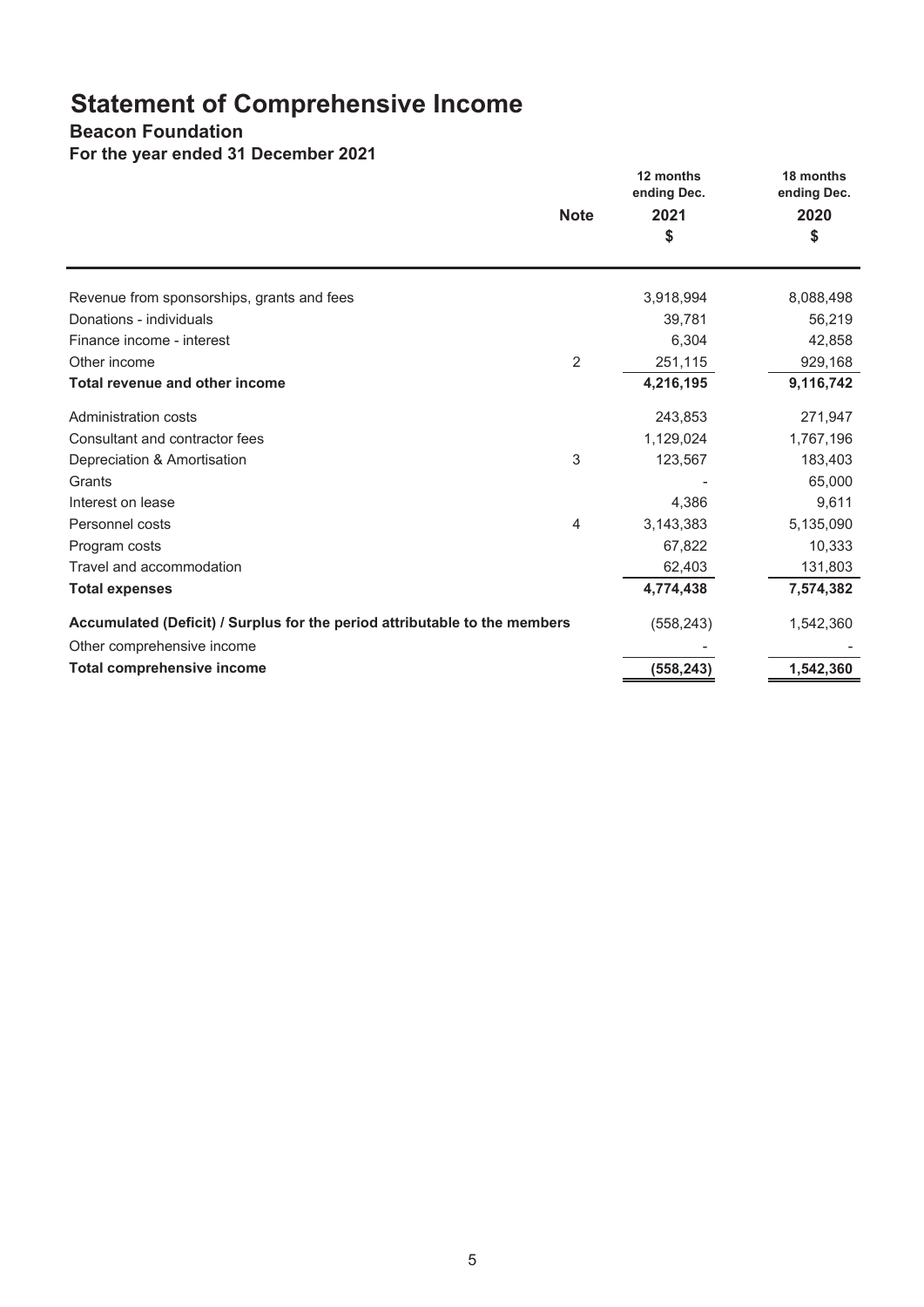# **Statement of Financial Position**

## **Beacon Foundation**

**As at 31 December 2021**

|                                      | <b>Note</b>    | 12 months<br>ending Dec.<br>2021<br>\$ | 18 months<br>ending Dec.<br>2020<br>\$ |
|--------------------------------------|----------------|----------------------------------------|----------------------------------------|
|                                      |                |                                        |                                        |
| <b>Current assets</b>                |                |                                        |                                        |
| Cash and cash equivalents            | 5              | 3,356,580                              | 4,149,579                              |
| Trade and other receivables          | 6              | 1,160,388                              | 1,249,268                              |
| <b>Total current assets</b>          |                | 4,516,968                              | 5,398,847                              |
| <b>Non-current assets</b>            |                |                                        |                                        |
| Plant & equipment                    | $\overline{7}$ | 54,440                                 | 85,365                                 |
| Intangible assets                    | 8              | 59,648                                 | 74,883                                 |
| Right of use asset                   | 9              | 38,426                                 | 114,088                                |
| <b>Total non-current assets</b>      |                | 152,513                                | 274,337                                |
| <b>TOTAL ASSETS</b>                  |                | 4,669,481                              | 5,673,184                              |
| <b>Current liabilities</b>           |                |                                        |                                        |
| Trade and other payables             | 10             | 130,079                                | 352,080                                |
| Unearned revenue                     |                | 474,468                                | 463,657                                |
| Contract & other liabilities         | 11             | 141,384                                | 141,384                                |
| Employee benefits                    | 12             | 197,975                                | 289,082                                |
| Lease liability                      | 9              | 48,679                                 | 70,959                                 |
| <b>Total current liabilities</b>     |                | 992,585                                | 1,317,162                              |
| <b>Non-current liabilities</b>       |                |                                        |                                        |
| Employee benefits                    | 12             | 25,462                                 | 97,544                                 |
| Lease liability                      | 9              |                                        | 48,800                                 |
| <b>Total non-current liabilities</b> |                | 25,462                                 | 146,344                                |
| <b>TOTAL LIABILITIES</b>             |                | 1,018,047                              | 1,463,506                              |
|                                      |                |                                        |                                        |
| <b>NET ASSETS</b>                    |                | 3,651,434                              | 4,209,677                              |
| <b>Equity</b>                        |                |                                        |                                        |
| Accumulated surplus                  |                | 3,651,434                              | 3,799,609                              |
| <b>Beacon Perpetual Fund Reserve</b> |                |                                        | 410,068                                |
| <b>TOTAL EQUITY</b>                  |                | 3,651,434                              | 4,209,677                              |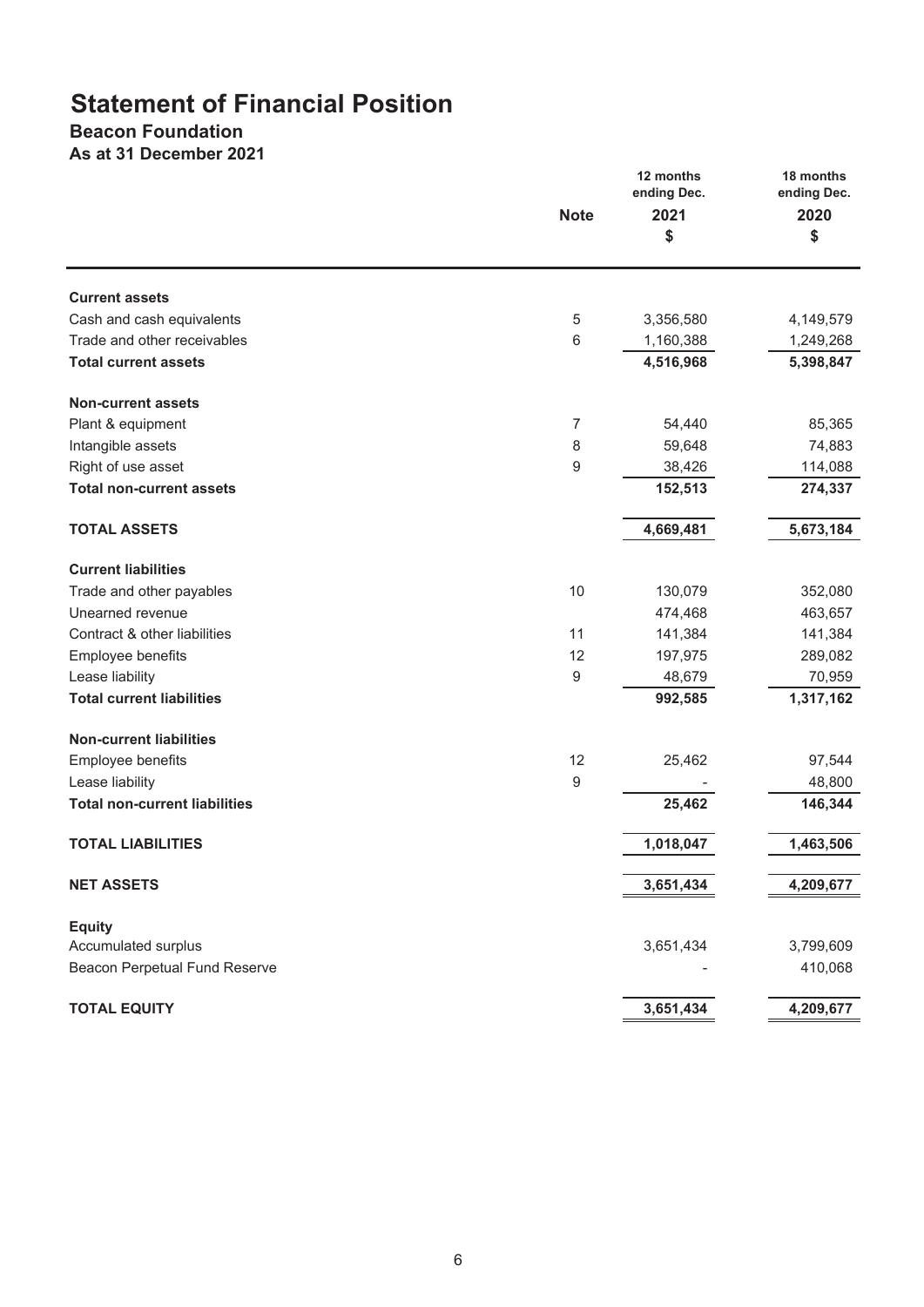# **Statement of Changes in Equity**

### **Beacon Foundation**

**For the year ended 31 December 2021**

|                                                         |             | 12 months<br>ending Dec. | 18 months<br>ending Dec. |
|---------------------------------------------------------|-------------|--------------------------|--------------------------|
|                                                         | <b>Note</b> | 2021                     | 2020                     |
|                                                         |             | \$                       | \$                       |
| <b>Accumulated (Deficit) / Surplus</b>                  |             |                          |                          |
| Opening balance at 1 January (2020: 1 July)             |             | 3,799,609                | 2,266,558                |
| (Deficit) / Surplus for the period                      |             | (558, 243)               | 1,542,360                |
| Transfer from / (to) Beacon Perpetual Fund Reserve      |             | 410,068                  | (9,308)                  |
| <b>Closing balance at 31 December</b>                   |             | 3,651,434                | 3,799,609                |
| <b>Beacon Perpetual Fund Reserve</b>                    |             |                          |                          |
| Opening balance at 1 January (2020: 1 July)             |             | 410,068                  | 400,760                  |
| Transferred (to) / from accumulated (Deficit) / Surplus |             | (410,068)                | 9,308                    |
| <b>Closing balance at 31 December</b>                   |             |                          | 410,068                  |
| <b>Total Equity</b>                                     |             | 3,651,434                | 4,209,677                |

The Beacon Perpetual Fund Reserve was originally set up as a prudent action to offset any potential future negative financial situations. It was deemed the reserve was no longer required due to the improved transparency within the management accounts, and subsequently the bank account holding the physical funds (Westpac Term Deposit) was closed on 9 July 2021 and the funds transferred to the CBA cheque account.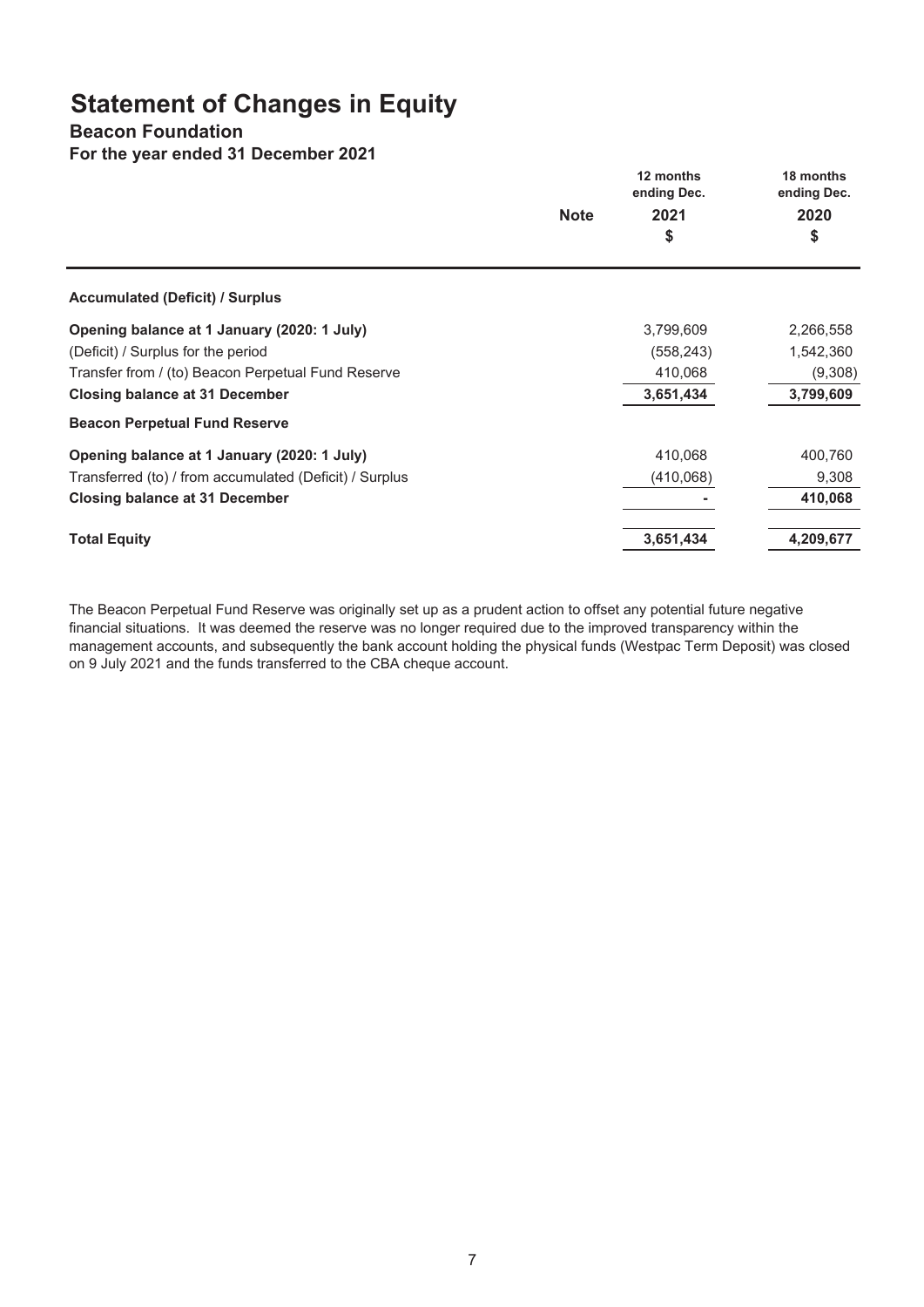# **Statement of Cash Flows**

### **Beacon Foundation**

**For the year ended 31 December 2021**

|                                                                    | <b>Note</b> | 12 months<br>ending Dec.<br>2021<br>\$ | 18 months<br>ending Dec.<br>2020<br>\$ |
|--------------------------------------------------------------------|-------------|----------------------------------------|----------------------------------------|
| Cash flows from operating activities                               |             |                                        |                                        |
| Cash receipts in the course of operations                          |             | 4,458,325                              | 8,161,489                              |
| Cash payments in the course of operations                          |             | (5, 181, 090)                          | (7,718,171)                            |
| Interest received                                                  |             | 6,974                                  | 43,336                                 |
| Net cash (used in) / provided by operating activities              | 13          | (715, 790)                             | 486,654                                |
| Cash flows from investing activities                               |             |                                        |                                        |
| Purchase of property, plant and equipment                          |             | (1,744)                                | (46, 673)                              |
| Proceeds from sale of property, plant and equipment                |             |                                        |                                        |
| Cash receipts from investing activities                            |             |                                        | 211,974                                |
| Cash payments from investing activities                            |             |                                        | (70, 590)                              |
| Payment for intangible assets                                      |             |                                        | (76, 177)                              |
| Net cash (used in) / provided by investing activities              |             | (1,744)                                | 18,534                                 |
| Cash flows from financing activities                               |             |                                        |                                        |
| Repayment of leasing liabilities                                   |             | (71,080)                               | (83, 192)                              |
| Interest paid                                                      |             | (4, 386)                               | (9,611)                                |
| Net cash used in financing activities                              |             | (75, 466)                              | (92, 803)                              |
| Net (decrease) / increase in cash held                             |             | (792, 999)                             | 412,385                                |
| Cash and cash equivalents at the beginning of the financial period |             | 4,149,579                              | 3,737,194                              |
| Cash and cash equivalents at the end of the financial period       | 5           | 3,356,580                              | 4,149,579                              |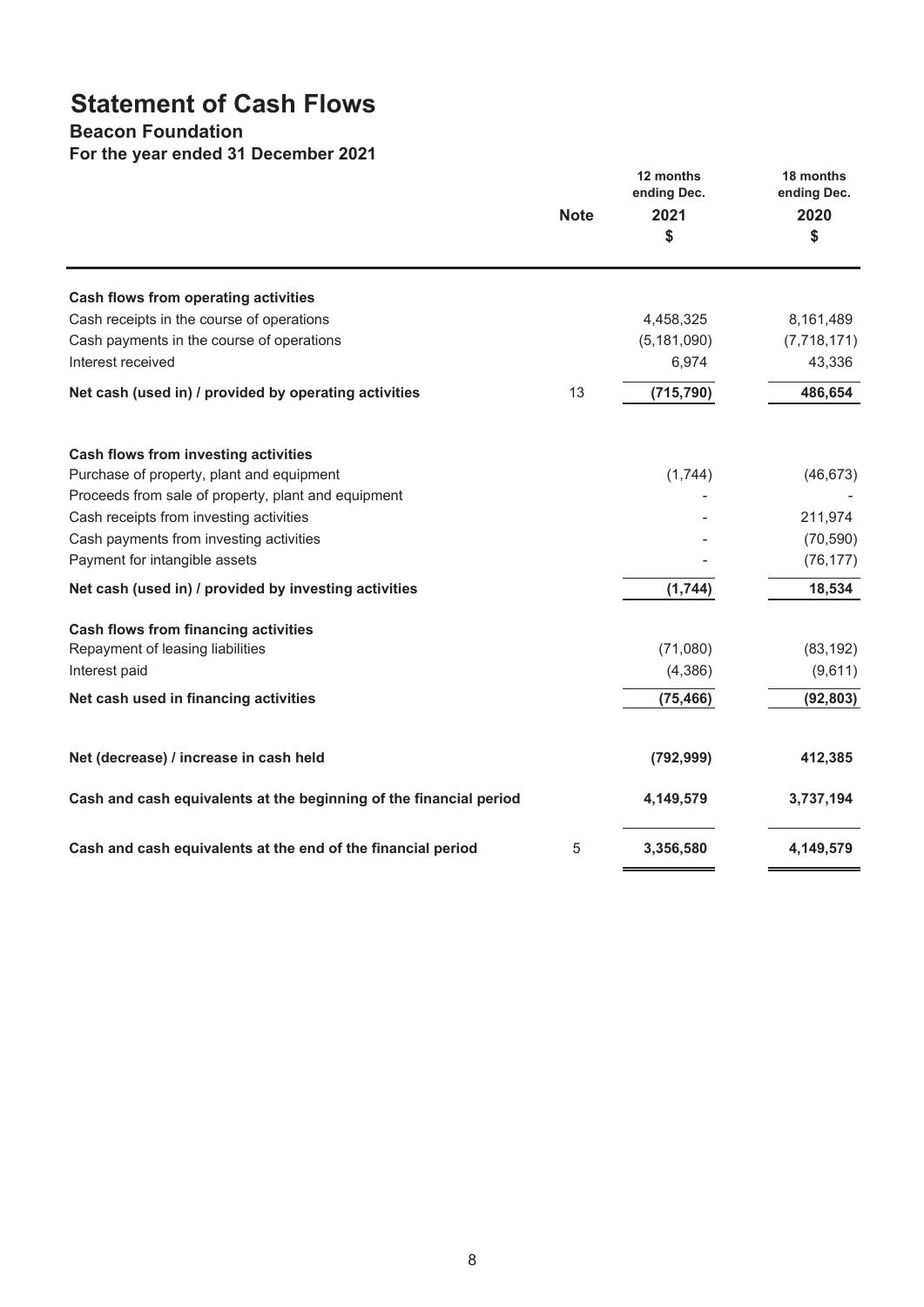### **Beacon Foundation**

### **For the year ended 31 December 2021**

### **1. Statement of significant accounting policies**

Beacon Foundation is a Company limited by guarantee incorporated and domiciled in Australia. The address of the Company's registered office is 40 Molle Street, Hobart, Tasmania, 7000. The Company is primarily involved in working with Schools nationally to develop and implement programs to help inspire and motivate students to either stay in school and increase their educational engagement and attainment or choose a positive pathway that enables successful transition to employment, further education or training.

The following significant accounting policies have been adopted in the preparation and presentation of the financial report.

### **(a) Statement of compliance**

In the opinion of the Directors', the Company is not a reporting entity. The financial statements of the Company have been drawn up as a special purpose financial report for distribution to the members and for the purpose of fulfilling the requirements of the *Australian Charities and Not-for-Profits Commission Act 2012 (Cth)* .

At a minimum, preparers of Special Purpose Financial Statements in accordance with this Act are required to comply with the following Australian Accounting Standards:

- AASB 101 Presentation of Financial Statements
- AASB 107 Statement of Cash Flows
- AASB 108 Accounting Policies, Changes in Accounting Estimates and Errors
- AASB 1048 Interpretation of Standards
- AASB 1054 Australian Additional Disclosures.

The company has complied with the above Standards and also the basis of accounting specified by the remaining Australian Accounting Standards.

### **(b) New and Revised Accounting Standards**

In the current year, Beacon Foundation has applied all relevant amendments to Australian Accounting Standards and Interpretations issued by the Australian Accounting Standards Board that are effective for an annual period that begins on or after 1 January 2021. The adoption of the new and revised standard has not had any material impact on the disclosures or on the amounts reported in the financial statements.

New and Revised Accounting Standards and Interpretations on issue but not yet effective:

- AASB 1060 General Purpose Financial Statements Simplified Disclosures for For-Profit and Not-for-Profit Tier 2 Entities. The Company will apply this Standard for the year ending 31 December 2022
- AASB 2020-1 Amendments to Australian Accounting Standards Classification of Liabilities as Current or Non-current and AASB 2020-6 Amendments to Australian Accounting Standards – Classification of Liabilities as Current or Noncurrent – Deferral of Effective Date
- AASB 2020-3 Amendments to Australian Accounting Standards Annual Improvements 2018-2020 and Other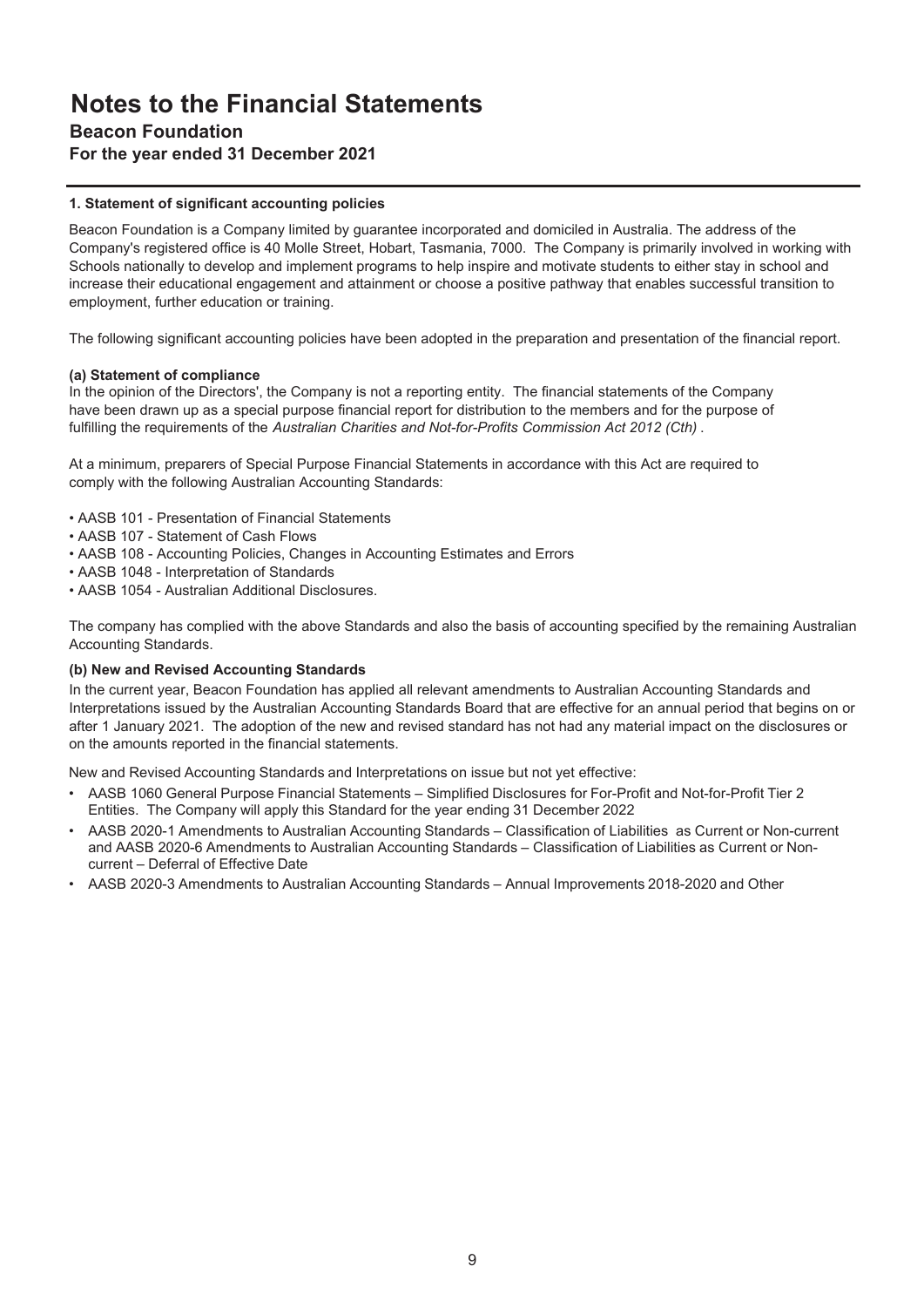### **Beacon Foundation**

### **For the year ended 31 December 2021**

### **1. Statement of significant accounting policies (continued)**

### **(c) Basis of preparation**

The Company is a not-for-profit entity for financial reporting purposes under Australian Accounting Standards.

The financial report is presented in Australian dollars, which is the Company's functional currency. The financial report is prepared on the historical cost basis except where stated, it does not take into account changing money values or current valuations of non-current assets.

The preparation of a financial report requires management to make judgements, estimates and assumptions that affect the application of policies and reported amounts of assets and liabilities, income and expenses. Actual results may differ from these estimates.

Estimates and underlying assumptions are reviewed on an ongoing basis. Revisions to accounting estimates are recognised in the period in which the estimate is revised and in any future periods affected.

Judgements made by management in the application of Australian Accounting Standards that have a significant effect on the financial statements and estimates with a significant risk of material adjustment in the next year are revenue recognition sponsorships grants & fees - refer note 1(d).

In 2019 the Company made the decicion to change its reporting period from a financial year to a calendar year basis in order to better align its financial reporting and operations. This change was approved by the Australian Charities and Notfor-profits Commission in December 2019. Consequently the previous reporting period covered 18 months from 1 July 2019 to 31 December 2020. The current reporting period covers the calendar year 1 January 2021 to 31 December 2021.

### **(d) Revenue recognition**

### *Revenue from Contracts*

Where AASB15 applies to a transaction, sponsorships and grants are recorded as revenue to the extent that the Company has satisfied its performance obligations under the contract.

### *Revenue from Grants & Donations*

AASB1058 applies when the Company acquires an asset (including cash) where the consideration to acquire said asset is either nil or significantly less than its fair value, principally to enable the Company to further its objectives. An assessment is first undertaken to determine whether AASB15 applies to a transaction, or part of a transaction. If AASB15 is assessed as not being applicable, AASB1058 applies. Revenue is recognised under AASB1058 on receipt, except where a grant is received to enable acquisition of non-financial assets in which case it is recognised in accordance with AASB 1058 para.15.

### **(e) Lease payments**

Payments made under leases are apportioned between principal repayments and interest component.

### **(f) Finance income and expenses**

Finance income comprises interest income on funds invested and is recognised in the statement of comprehensive income using the effective interest method.

Finance expenses comprises interest expense on lease and is recognised in the statement of comprehensive income using the incremental borrowing rate.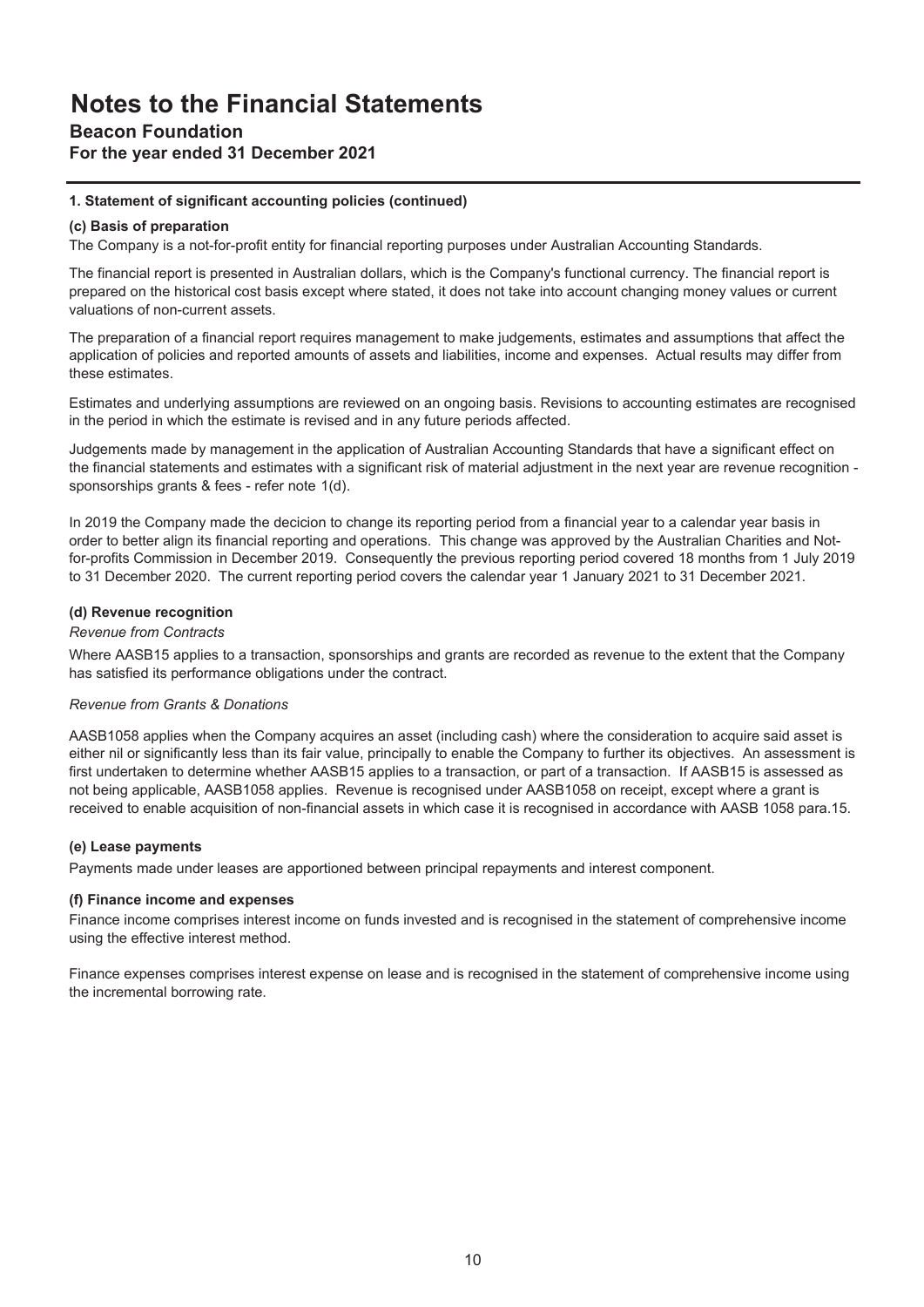### **Beacon Foundation**

**For the year ended 31 December 2021**

### **1. Statement of significant accounting policies (continued)**

### **(g) Receivables**

Trade and other receivables are stated at their amortised cost less impairment losses. The carrying amounts of the Company's receivables are reviewed at each reporting date to determine whether there is any indication of impairment. If any such indication exists, the asset's recoverable amount is estimated. The recoverable amount of the Company's receivables carried at amortised cost are calculated at the present value of future cash flows, however, these cash flows are not discounted where the receivables have a short duration. Impairment of receivables is not recognised until objective evidence is available that a loss event has occurred. All receivables are individually assessed for impairment. An impairment loss is reversed if the subsequent increase in recoverable amount can be related objectively to an event occurring after the impairment loss was recognised.

### **(h) Cash and cash equivalents**

Cash and cash equivalents comprise cash balances and call deposits and are carried at face value of the amounts deposited with financial institutions.

### **(i) Income Tax**

The Foundation is exempt from Income Tax in accordance with section 50-50 of the *Income Tax Assessment Act 1997* .

### **(j) Goods and Services Tax**

Revenue, expenses and assets are recognised net of the amount of goods and services tax (GST), except where the amount of GST incurred is not recoverable from the Australian Tax Office. In these circumstances, the GST is recognised as part of the cost of acquisition of the asset or as part of the expense.

Receivables and payables are stated with the amount of GST included. The net amount of GST recoverable from, or payable to, the ATO is included as a current asset or liability in the statement of financial position.

Cash flows are included in the statement of cash flows on a gross basis. The GST components of cash flows arising from investing and financing activities which are recoverable from, or payable to, the ATO are classified as operating cash flows.

### **(k) Trade and other payables**

Trade and other payables are stated at their amortised cost. Trade payables are non-interest bearing and are normally settled on 14 day terms.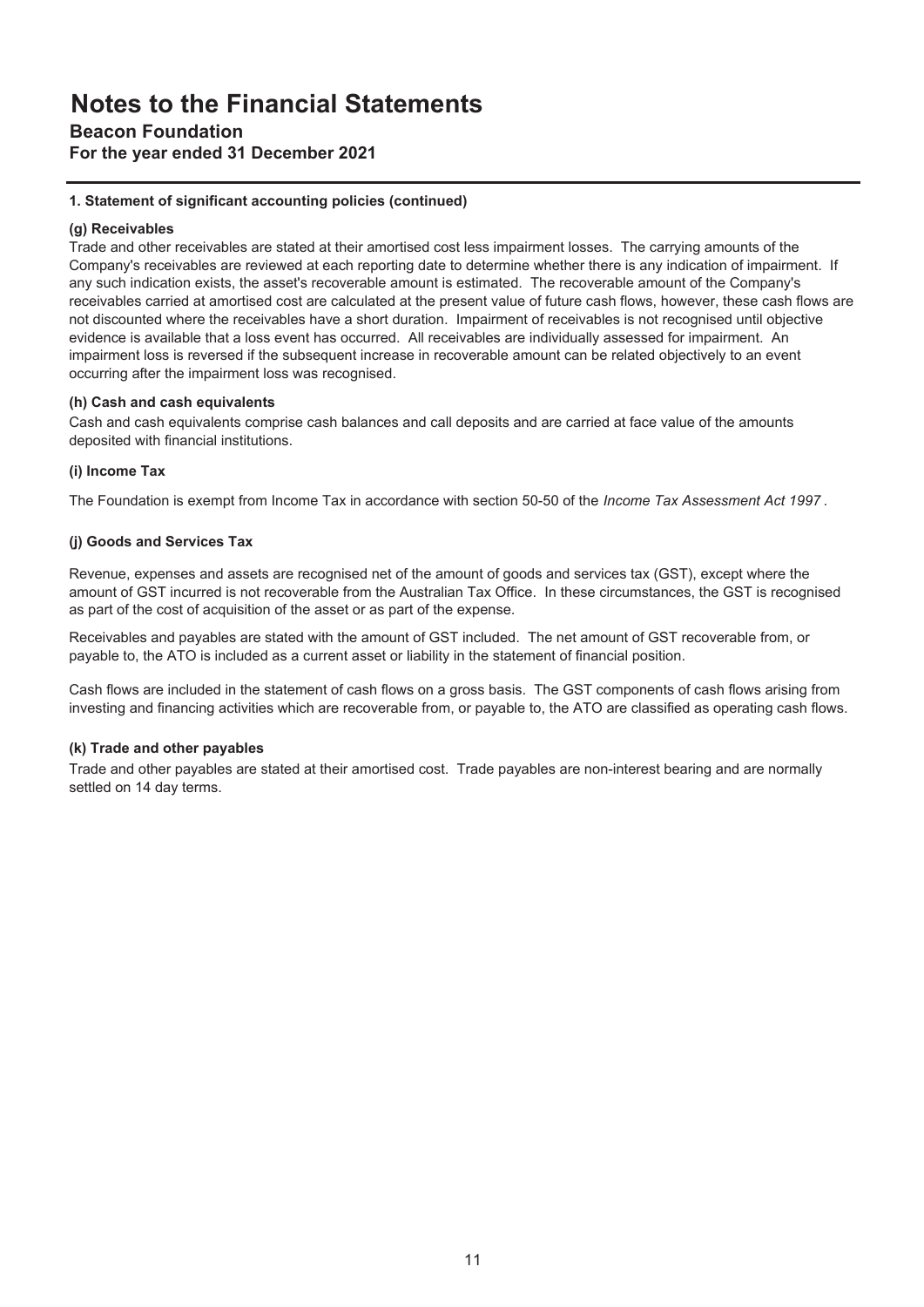### **Beacon Foundation**

### **For the year ended 31 December 2021**

### **1. Statement of significant accounting policies (continued)**

### **(l) Property, plant & equipment**

### *Recognition and measurement*

Items of property, plant and equipment are measured at cost less accumulated depreciation and accumulated impairment losses. Cost includes expenditure that is directly attributable to the acquisition of the asset.

### *Subsequent costs*

The cost of replacing part of an item of property, plant and equipment is recognised in the carrying amount of the item if it is probable that the future economic benefits embodied within the part will flow to the Company and its cost can be measured reliably. The costs of the day-to-day servicing of property, plant and equipment are recognised in the statement of comprehensive income as incurred.

### *Depreciation*

Depreciation is recognised in the statement of comprehensive income on a diminishing value or straight-line basis over the estimated useful lives of each part of an item of property, plant and equipment.

The estimated useful lives for the current and comparative periods are as follows:

• Office equipment (owned) 2 - 15 years • Motor vehicles (owned) 8 years

Residual values, useful lives and depreciation methods are reviewed at each reporting date.

### *Leased assets*

AASB 16 changes how the Company accounts for leases previously classified as operating leases under AASB 17, which were off balance sheet. Applying AASB 16, the Company:

a) Recognises right-of-use of assets and lease liabilities in the statement of financial position, initially measured at the present value of the future lease payments;

b) Recognises depreciation of right-of-use assets and interest on lease liabilities in profit or loss;

c) Separates the total amount of cash paid into a principal portion (presented within financing activities) and interest (presented within financing activities) in the statement of cashflows. Under AASB 16, right-of-use assets are tested for impairment in accordance with AASB 136.

### **(m) Employee benefits**

### *Short-term and long-term employee benefits*

A liability is recognised for benefits accruing to employees in respect of wages and salaries, annual leave and long service leave in the period the related service is rendered. Liabilities recognised in respect of short-term employee benefits are measured at their nominal values using the remuneration rate expected to apply at the time of settlement. Liabilities recognised in respect of long-term employee benefits are measured as their present value of the estimated future cash outflows to be made by the Company in respect of services provided by employees up to reporting date.

### **(n) Comparative amounts**

Comparative figures have been adjusted to conform to changes in the presentation for the current financial year where required.

### **(o) Unearned revenue**

Unearned revenue consists of funding received under a contract with a customer to the extent that the Company has not yet satisfied its performance obligations under the contract to enable the revenue to be recognised.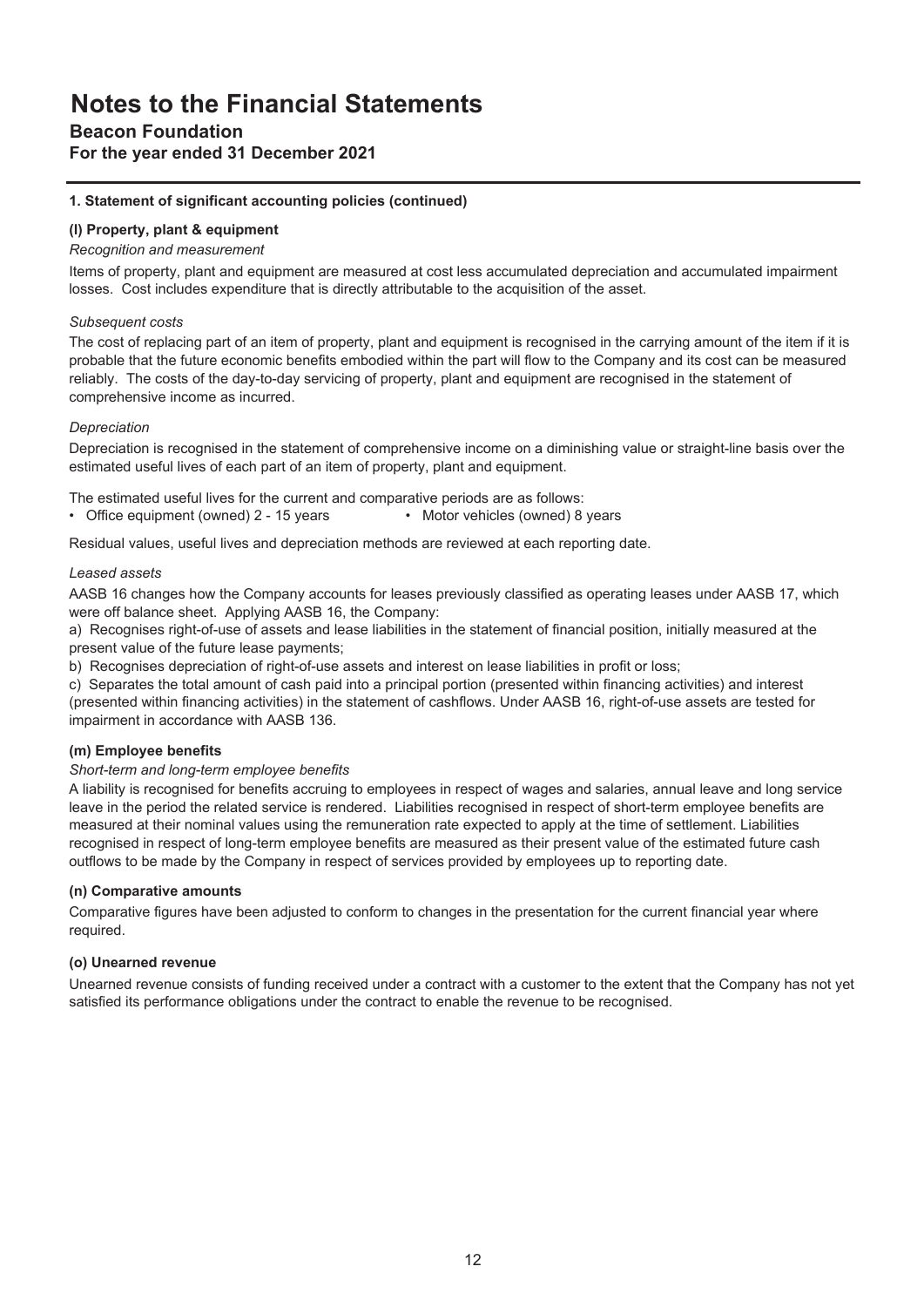### **Beacon Foundation**

### **For the year ended 31 December 2021**

### **1. Statement of significant accounting policies (continued)**

#### **(p) Internally generated intangible assets - research and development expenditure**

Expenditure on research activities is recognised as an expense in the period in which it is incurred.

An internally-generated intangible asset arising from development (or from the development phase of an internal project) is recognised if, and only if, all of the following conditions have been demonstrated:

- The technical feasibility of completing the intangible asset so that it will be available for use or sale
- The intention to complete the intangible asset and use or sell it
- The ability to use or sell the intangible asset
- How the intangible asset will generate probable future economic benefits
- The availability of adequate technical, financial and other resources to complete the development and to use or sell the intangible asset
- The ability to measure reliably the expenditure attributable to the intangible asset during its development.

The amount initially recognised for internally-generated intangible assets is the sum of the expenditure incurred from the date when the intangible asset first meets the recognition criteria listed above. Where no internally-generated intangible asset can be recognised, development expenditure is recognised in profit or loss in the period in which it is incurred.

Subsequent to initial recognition, internally-generated intangible assets are reported at cost less accumulated amortisation and accumulated impairment losses, on the same basis as intangible assets that are acquired separately.

Any revenue received in relation to intangible assets is assessed in accordance with AASB15 or AASB 1058 as applicable.

During the previous period Beacon Foundation had invested in an Enterprise Management System (EMS) utilising the Salesforce platform. Given the implementation methodology employed and the structures established the intangible asset is to be amortised on a straight-line basis over its estimated useful life of 5 years.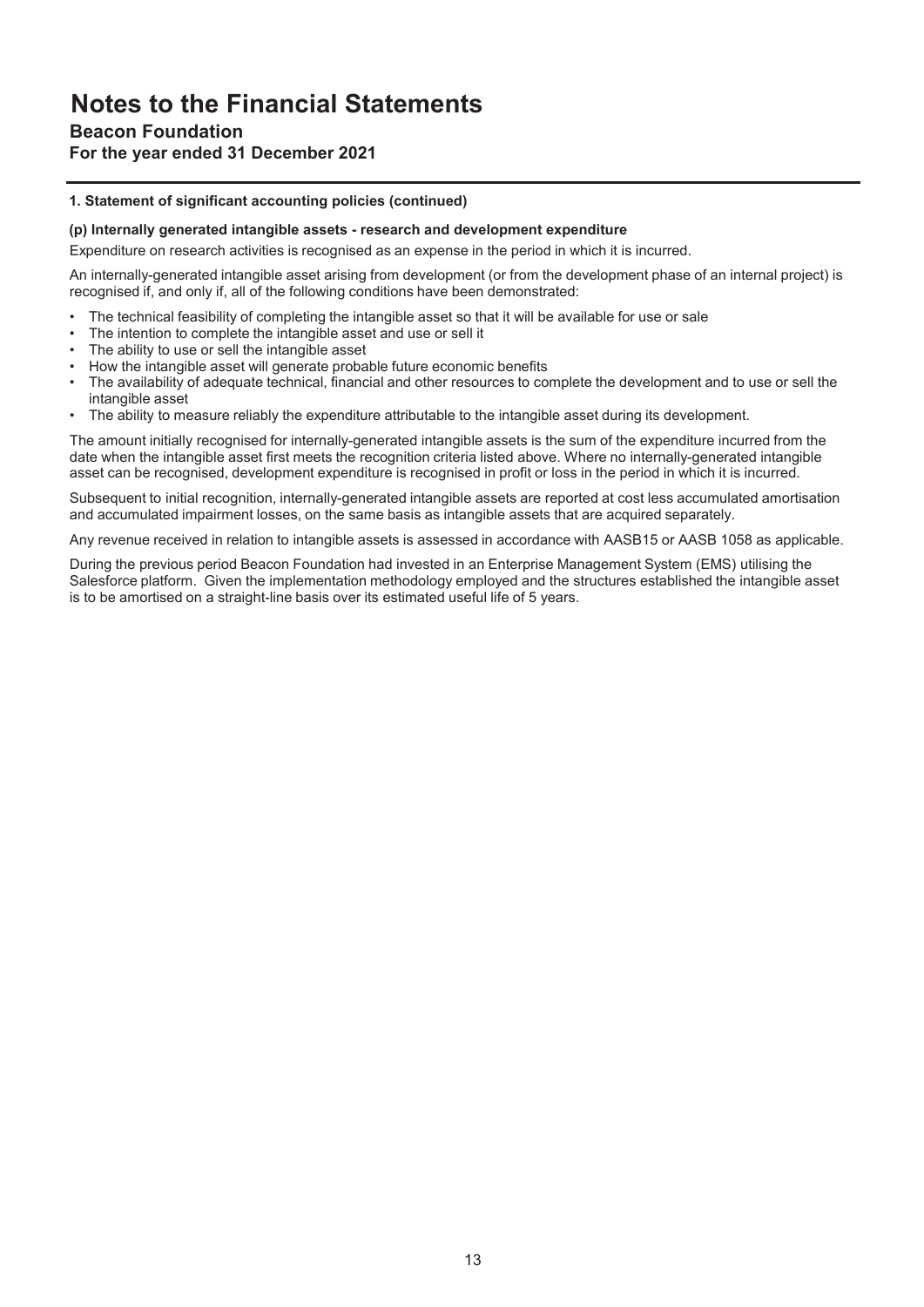### **Beacon Foundation**

**For the year ended 31 December 2021**

|              |                                                                            | 12 months<br>ending Dec. | 18 months<br>ending Dec. |
|--------------|----------------------------------------------------------------------------|--------------------------|--------------------------|
|              |                                                                            | 2021                     | 2020                     |
|              |                                                                            | \$                       | \$                       |
|              | 2 Other income                                                             |                          |                          |
|              | Gain on sale of assets                                                     | 1,105                    | 3,523                    |
|              | Rent relief                                                                |                          | 25,545                   |
|              | JobKeeper subsidy                                                          | 236,950                  | 800,100                  |
|              | Cash flow boost                                                            |                          | 100,000                  |
|              | Other                                                                      | 13,061                   |                          |
|              |                                                                            | 251,115                  | 929,168                  |
| 3            | <b>Depreciation &amp; Amortisation</b>                                     |                          |                          |
|              | Motor vehicles                                                             | 5,122                    | 7,718                    |
|              | Plant and equipment                                                        | 27,547                   | 66,308                   |
|              | Lease - 40 Molle St                                                        | 75,663                   | 108,084                  |
|              | Intangibles                                                                | 15,235                   | 1,294                    |
|              |                                                                            | 123,567                  | 183,403                  |
|              |                                                                            |                          |                          |
|              | 4 Personnel costs<br><b>Salaries</b>                                       |                          |                          |
|              |                                                                            | 3,000,832<br>286,479     | 4,578,969<br>436,649     |
|              | Superannuation<br>Workers compensation insurance                           | 13,598                   | 39,911                   |
|              | Other costs (incl. training and development and release of leave accruals) | (157, 526)               | 79,560                   |
|              |                                                                            | 3,143,383                | 5,135,090                |
|              |                                                                            |                          |                          |
|              | 5 Cash and cash equivalents                                                |                          |                          |
|              | <b>CBA Business Cheque Account</b>                                         | 55,867                   | 139,511                  |
|              | <b>CBA Cash Deposit Account</b>                                            | 3,300,713                | 3,600,000                |
|              | <b>Westpac Term Deposit</b>                                                |                          | 410,068                  |
|              | Cash and cash equivalents used in the statement of cash flows              | 3,356,580                | 4,149,579                |
| 6            | <b>Trade and other receivables</b><br>Current                              |                          |                          |
|              | <b>Accrued Revenue</b>                                                     | 577,477                  | 1,077,612                |
|              | Trade receivables                                                          | 554,300                  | 79,928                   |
|              | Prepayments                                                                | 28,211                   | 38,231                   |
|              | <b>GST</b> receivable                                                      |                          | 52,827                   |
|              | Other receivables                                                          | 400                      | 670                      |
|              |                                                                            | 1,160,388                | 1,249,268                |
| $\mathbf{7}$ | <b>Plant and equipment</b>                                                 |                          |                          |
|              | Office equipment - cost                                                    | 272,851                  | 271,108                  |
|              | Accumulated depreciation                                                   | (247, 092)               | (220, 807)               |
|              |                                                                            | 25,759                   | 50,300                   |
|              |                                                                            |                          |                          |
|              | Renovations - cost                                                         | 4,311                    | 4,311                    |
|              | Accumulated depreciation                                                   | (3,680)                  | (2, 419)                 |
|              |                                                                            | 631                      | 1,893                    |
|              | Motor vehicles - cost                                                      | 40,973                   | 40,973                   |
|              | Accumulated depreciation                                                   | (12, 923)                | (7, 802)                 |
|              |                                                                            | 28,050                   | 33,172                   |
|              | Total property, plant and equipment                                        | 54,440                   | 85,365                   |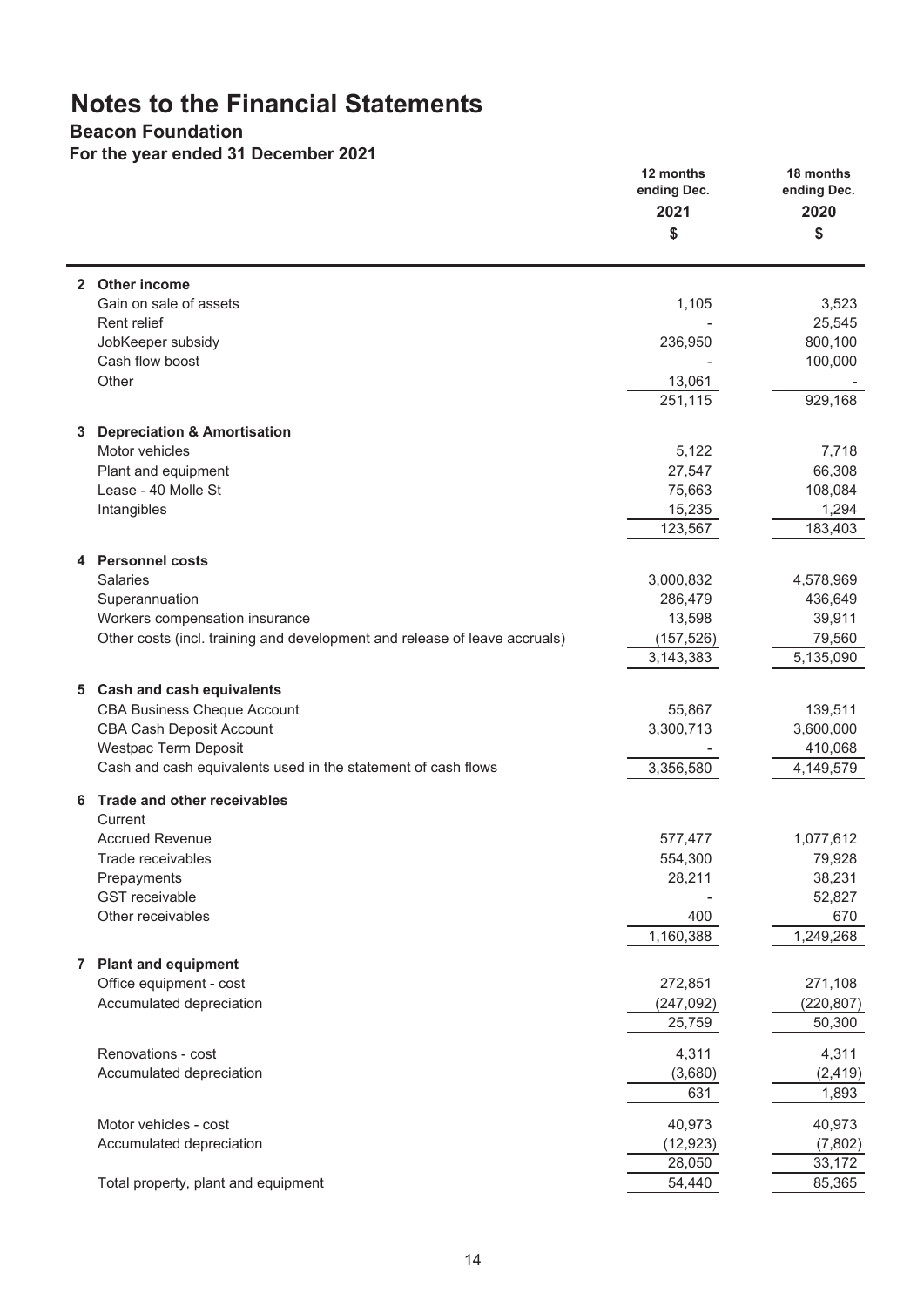### **Beacon Foundation**

### **For the year ended 31 December 2021**

|   |                               | 12 months<br>ending Dec.<br>2021<br>\$ | 18 months<br>ending Dec.<br>2020<br>\$ |
|---|-------------------------------|----------------------------------------|----------------------------------------|
| 8 | Intangibles                   |                                        |                                        |
|   | Internally developed software | 76,177                                 | 76,177                                 |
|   | Accumulated amortisation      | (16, 529)                              | (1, 294)                               |
|   |                               | 59,648                                 | 74,883                                 |
| 9 | <b>Right of use asset</b>     |                                        |                                        |
|   | Lease - 40 Molle Street       | 222,172                                | 222,172                                |
|   | Accumulated depreciation      | (183, 746)                             | (108, 084)                             |
|   |                               | 38,426                                 | 114,088                                |
|   | <b>Lease liability</b>        |                                        |                                        |
|   | Lease - 40 Molle Street       |                                        |                                        |
|   | Current                       | 48,679                                 | 70,959                                 |
|   | Non-current                   |                                        | 48,800                                 |
|   |                               | 48,679                                 | 119,759                                |

On 29 March 2022 Beacon entered into a 5 year extension of the lease at 40 Molle Street. The resulting right of use asset and lease liability will be reflected in the financial statements for CY2022.

### **10 Trade and other payables**

| <b>Current</b>                    |           |           |
|-----------------------------------|-----------|-----------|
| GST owing                         | 6,973     |           |
| PAYG withholding                  | 77,836    | 59,010    |
| Other creditors                   |           | 1,357     |
| Trade payables and accruals       | 45,269    | 291,713   |
|                                   | 130,079   | 352,080   |
| 11 Contract and other liabilities |           |           |
| <b>EMS</b> grant                  | 211,974   | 211,974   |
| Funds utilised as at end of year  | (70, 590) | (70, 590) |
|                                   | 141,384   | 141,384   |
| 12 Employee benefits              |           |           |
| <b>Current</b>                    |           |           |
| Accrued wages                     | 12,052    |           |
| Annual leave                      | 96,269    | 144,966   |
| Long service leave provision      | 58,650    | 113,780   |
| <b>Superannuation Payable</b>     | 31,004    | 30,337    |
|                                   | 197,975   | 289,082   |
| <b>Non-Current</b>                |           |           |
| Long service leave provision      | 25,462    | 97,544    |
|                                   | 25,462    | 97,544    |
|                                   |           |           |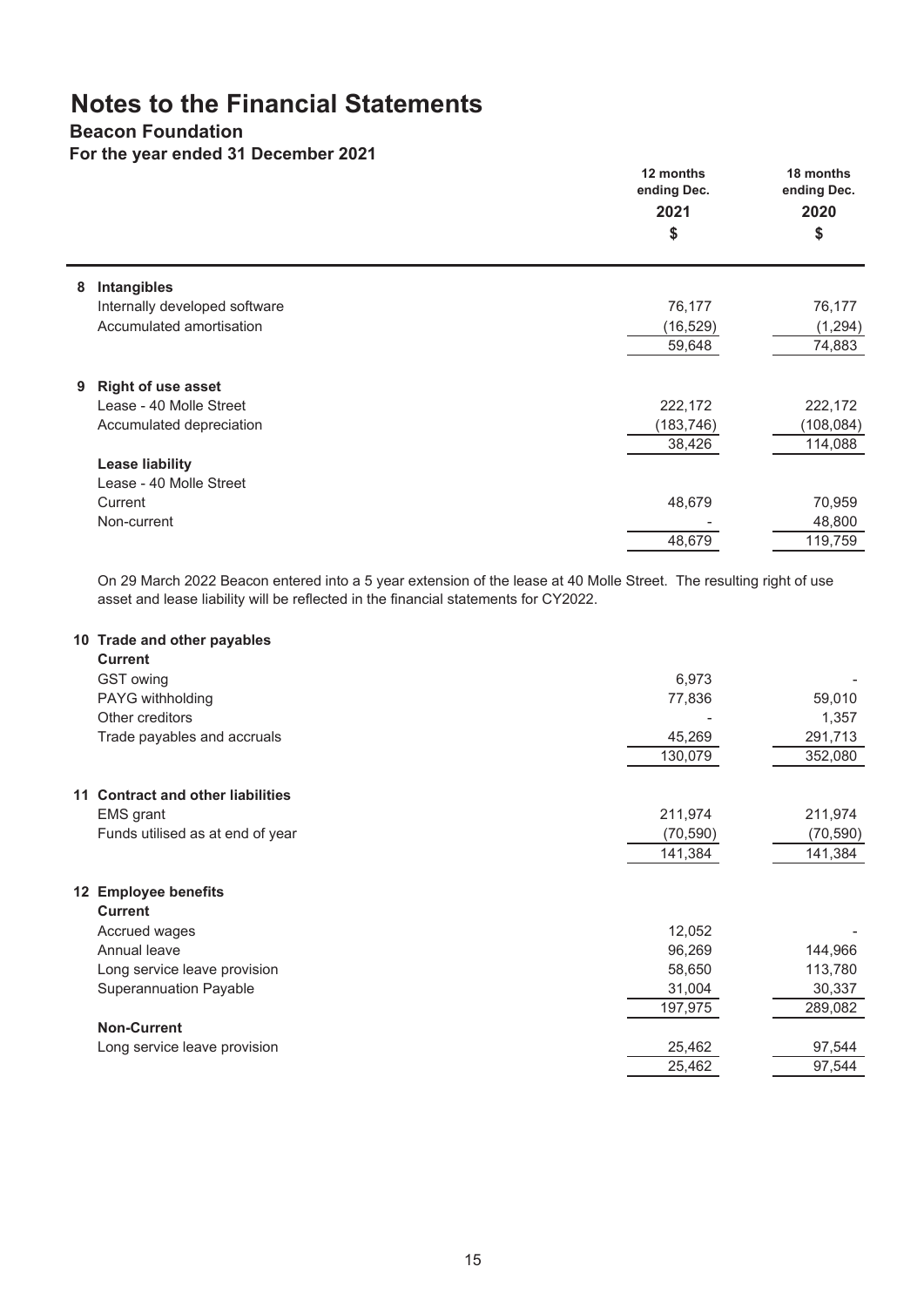### **Beacon Foundation**

**For the year ended 31 December 2021**

|                                                                                             | 12 months<br>ending Dec.<br>2021<br>\$ | 18 months<br>ending Dec.<br>2020<br>\$ |
|---------------------------------------------------------------------------------------------|----------------------------------------|----------------------------------------|
| 13 Notes to the Statement of Cash Flows                                                     |                                        |                                        |
| Reconciliation of operating surplus / (deficit) to net cash flows from operating activities |                                        |                                        |
| Operating (deficit) / surplus                                                               | (558, 243)                             | 1,542,360                              |
| Add / (Less) non cash and non-operating items                                               |                                        |                                        |
| <b>Investing Activity receipts</b>                                                          |                                        | (211, 974)                             |
| Unwinding of Financial Liability on Capital Grant per AASB 1058                             |                                        | 70,590                                 |
| Lease Liability                                                                             | 75,466                                 | 92,803                                 |
| Depreciation & Amortisation                                                                 | 123,567                                | 183,403                                |
| (Profit) / Loss on sale of property, plant and equipment                                    |                                        | 510                                    |
| Changes in assets and liabilities                                                           |                                        |                                        |
| (Decrease) / Increase in trade and other payables                                           | (222,001)                              | 38,444                                 |
| (Increase) in Right of Use Asset                                                            |                                        | (222, 172)                             |
| (Decrease) / Increase in Lease Liability                                                    | (71,080)                               | 119,759                                |
| Decrease / (Increase) in trade and other receivables                                        | 88,880                                 | (619, 106)                             |
| (Decrease) in employee benefits provisions                                                  | (163, 189)                             | (144, 947)                             |
| Increase / (Decrease) in unearned revenue                                                   | 10,810                                 | (504, 399)                             |
| Increase in Contract Liabilities                                                            |                                        | 141,384                                |
| Net cash flow from operating activities                                                     | (715, 790)                             | 486,654                                |

### **14 Goods in kind**

Beacon Foundation has received goods in kind from corporate partners, which have not been recognised in this financial report. Goods in kind received during the year ended 31 December 2021 consist of the use of office space and general office equipment and supplies, plus pro bono legal support to the approximate value of \$36,005 (2020: \$46,233).

### **15 Auditors' remuneration**

| <b>Audit Services</b>                             |                          |       |
|---------------------------------------------------|--------------------------|-------|
| Amounts for audit and review of financial reports | $\overline{\phantom{a}}$ | 5.000 |
|                                                   | $\overline{\phantom{a}}$ | 5.000 |

The auditor of Beacon Foundation is KPMG, who provide their services on a pro-bono basis to the Company (2020: Deloitte Touche Tohmatsu)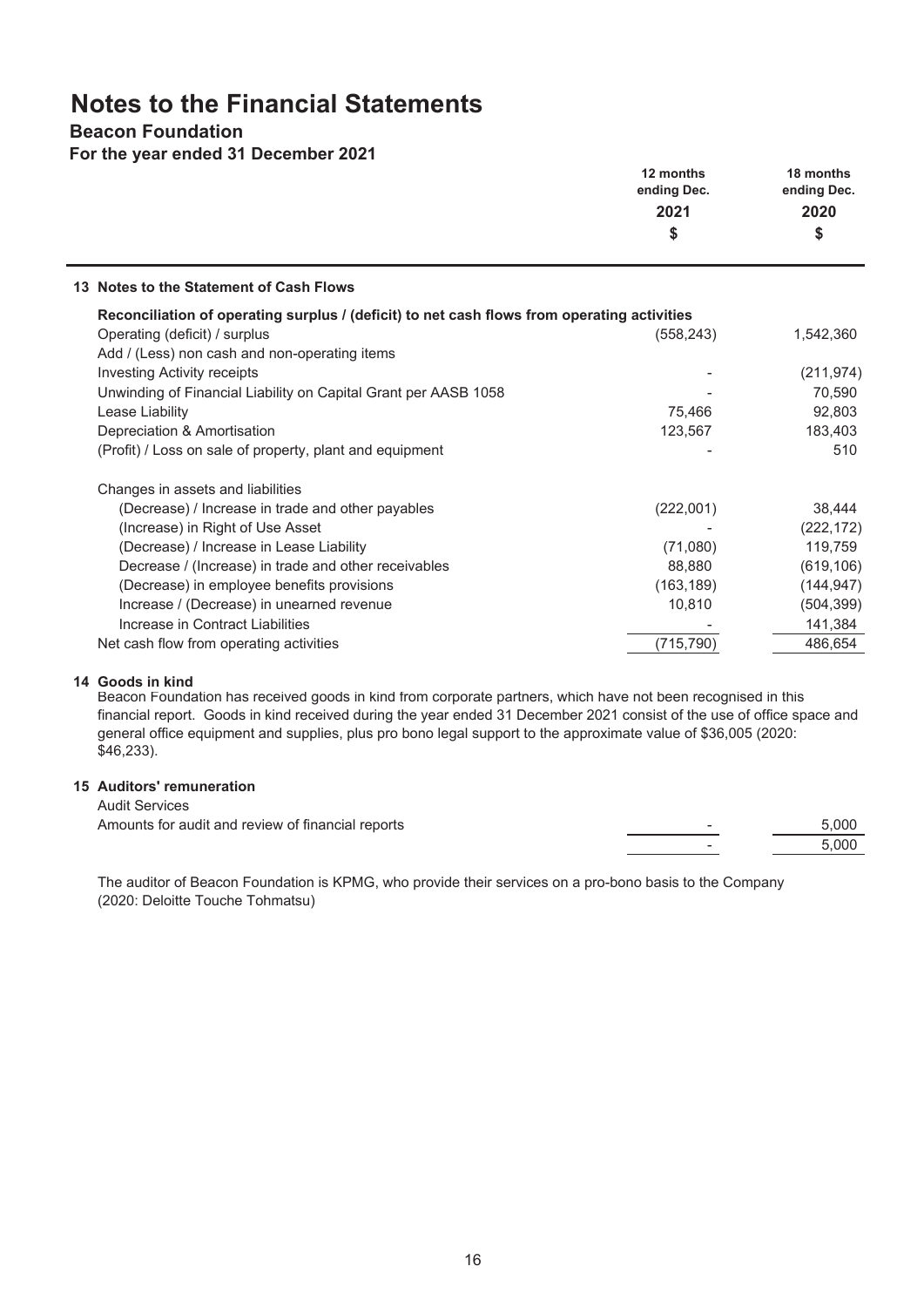### **Beacon Foundation**

**For the year ended 31 December 2021**

| 12 months   | 18 months   |
|-------------|-------------|
| ending Dec. | ending Dec. |
| 2021        | 2020        |
|             |             |
|             |             |

#### **16 Capital Commitments**

**a.** Beacon Foundation does not have any capital expenditure commitments contracted for as at 31 December 2021.

#### **b. Leases**

AASB 16 introduces a single lessee accounting model and requires a lessee to recognise assets and liabilities for all leases with a term of more than 12 months, unless the underlying asset is of low value. A lessee is required to recognise a right-of-use asset representing its right to use the underlying leased asset and a lease liability representing its obligations to make lease payments.

Applying AASB 16, for all leases, Beacon Foundation:

- a) Recognises right-of-use of assets and lease liabilities in the statement of financial position, initially measured at the present value of the future lease payments;
- b) Recognises depreciation of right-of-use assets and interest on lease liabilities in profit or loss;
- c) Separates the total amount of cash paid into a principal portion (presented within financing activities) and interest (presented within financing activities) in the statement of cashflows.

Lease incentives (e.g rent-free period) are recognised as part of the measurement of the right-of-use assets and lease liabilities where under AASB 117 they resulted into the recognition of a lease incentive, amortised as a reduction of rental expenses generally on a straight-line basis.

Under AASB 16, right-of-use assets are tested for impairment in accordance with AASB136.

For short-term leases (lease term of 12 months or less) and leases of low-value assets (such as tablet and personal computers, small items of office furniture and telephones), Beacon Foundation has opted to recognise a lease expense on a straight-line basis as permitted by AASB 16. These expenses are presented within 'other expenses' in profit or loss.

### **17 Events After the Balance Sheet Date**

On 29 March 2022 the Company entered into a 5-year extension of the lease at 40 Molle Street. The resulting right of use asset and lease liability will be reflected in the financial statements for CY2022.

There has not been any other matter or circumstance occurring subsequent to the end of the financial year that has significantly affected, or may significantly affect, the operations of the Company, the results of those operations, or the state of affairs of the Company in future financial years.

The outbreak of COVID-19 and the various quarantine measures imposed by the Australian and other governments since early 2020 have caused disruption to businesses and economic activity. As the situation remains fluid (due to evolving changes in government policy and evolving business and funder reactions thereto) as at the date these financial statements are authorised for issue, there is no expected significant impact, due to COVID-19, on the Company's current and future operations.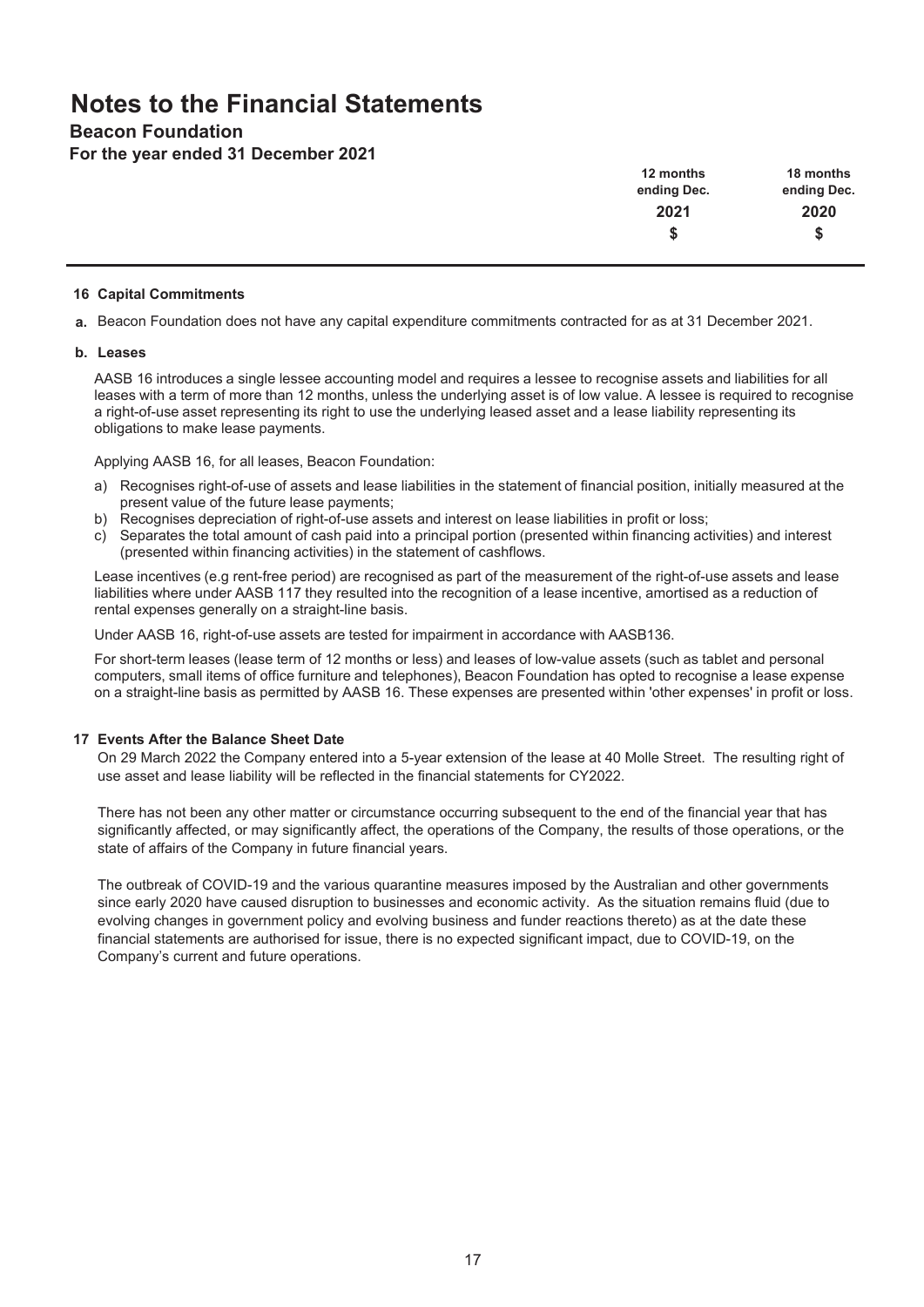**For the year ended 31 December 2021**

In the opinion of the Directors of Beacon Foundation:

- (a) the Company is not a reporting entity;
- (b) the financial statements and notes, set out on pages 5 to 17, are in accordance with the *Australian Charities and Not-for-Profits Commission Act 2012* , including:

(i) giving a true and fair view of the financial position of the Company as at 31 December 2020 and of its performance, as represented by the results of its operations and its cash flows, for the 18 month period ended on that date in accordance with the statement of compliance and basis of preparation described in Note 1; and

(ii) complying with Australian Accounting Standards (including the Australian Accounting Interpretations) to the extent described in Note 1, and the *Australian Charities and Not-for-Profits Commission Regulation 2013* ; and

(c) there are reasonable grounds to believe that the Company will be able to pay its debts as and when they become due and payable.

Dated at Hobart, this 3rd day of June 2022.

……………...………………………….

Signed in accordance with a resolution of the directors made pursuant to s.60.15 of the *Australian Charities and Not-for-Profits Commission Regulation 2013* .

Jane Hewitt Chairperson

……………...………………………….

Scott Harris Chief Executive Officer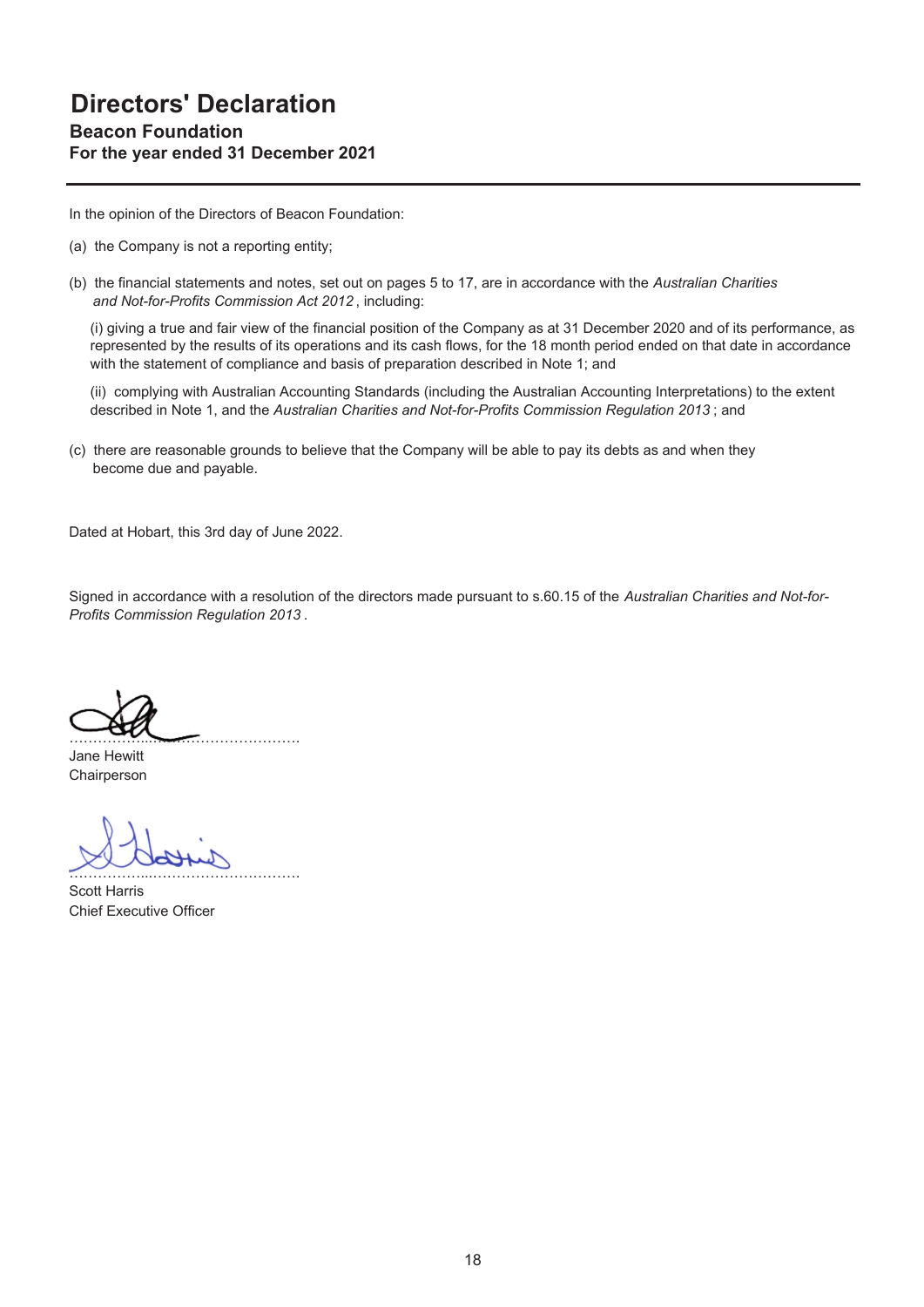

# Independent Auditor's Report

### To the members of Beacon Foundation

### **Opinion**

We have audited the *Financial Report* of Beacon Foundation (the Company).

In our opinion, the accompanying Financial Report of the Company is in accordance with Division 60 of the Australian Charities and Not-for-profits Commission (ACNC) Act 2012, including:

- giving a true and fair view of the Company's financial position as at 31 December 2021 and of its financial performance for the year ended on that date; and
- x complying with *Australian Accounting Standards and Division 60 of the Australian Charities and Not-for-profits Commission Regulation 2013.*.

The *Financial Report* comprises:

- Statement of financial position as at 31 December 2021;
- Statement of profit or loss and other comprehensive income, Statement of changes in equity, and Statement of cash flows for the year then ended;
- Notes including a summary of significant accounting policies
- Directors' Declaration.

### **Basis for opinion**

We conducted our audit in accordance with *Australian Auditing Standards*. We believe that the audit evidence we have obtained is sufficient and appropriate to provide a basis for our opinion.

Our responsibilities under those standards are further described in the *Auditor's responsibilities for the audit of the Financial Report* section of our report.

We are independent of the Company in accordance with the *ACNC Act 2012* and the ethical requirements of the *Accounting Professional and Ethical Standards Board's APES 110 Code of Ethics for Professional Accountants (including Independence Standards)* (the Code) that are relevant to our audit of the Financial Report in Australia. We have fulfilled our other ethical responsibilities in accordance with these requirements.

#### **Emphasis of Matter - basis of preparation and restriction on use and distribution**

We draw attention to Note 1 to the Financial Report, which describes the basis of preparation.

The Financial Report has been prepared for the purpose of fulfilling the Directors' financial reporting

KPMG, an Australian partnership and a member firm of the KPMG global organisation of independent member firms affiliated with KPMG International Limited, a private English company limited by guarantee. All rights reserved. The KPMG name and logo are trademarks used under license by the independent member firms of the KPMG global organisation. Liability limited by a scheme approved under Professional Standards Legislation.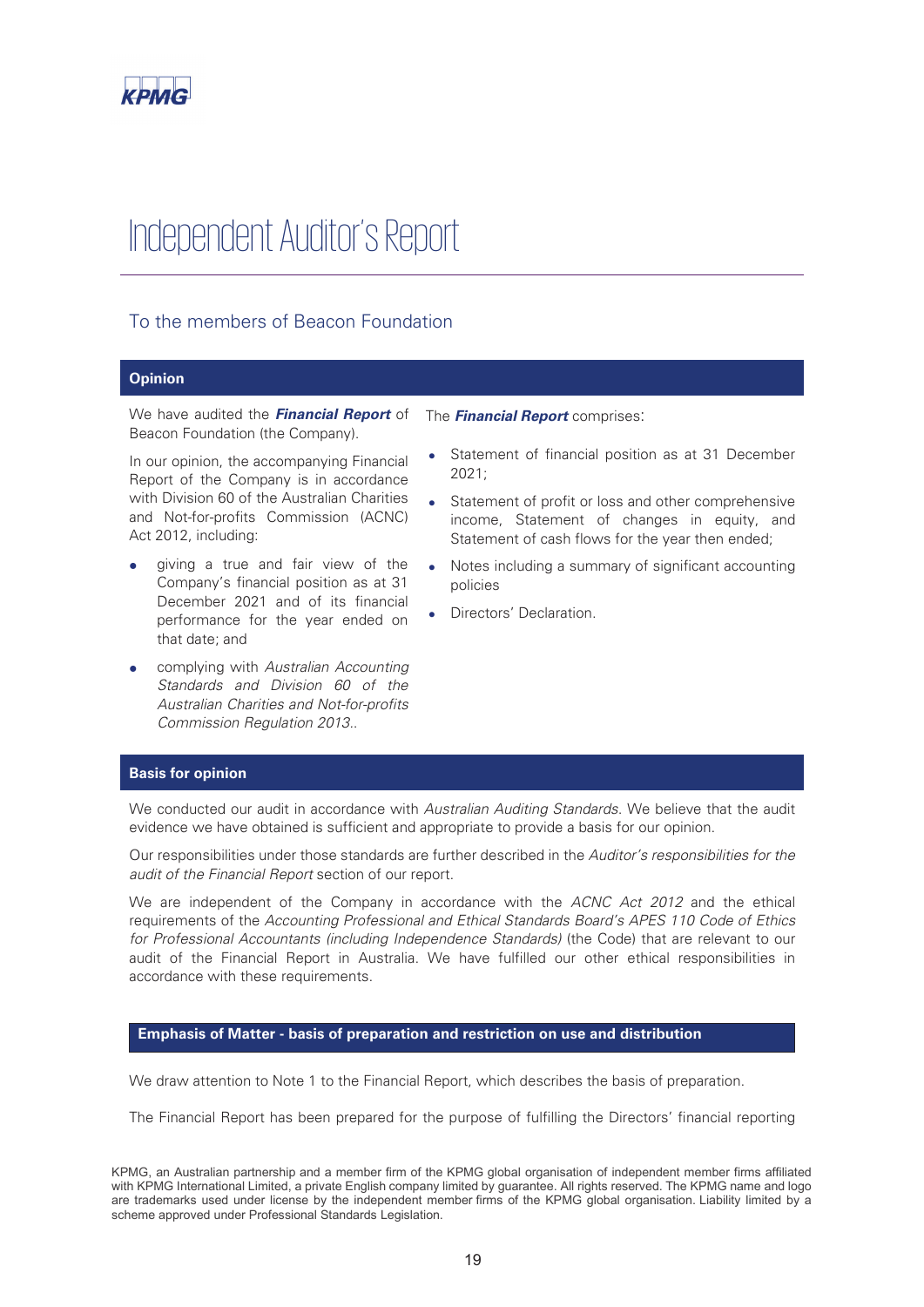

responsibilities under the ACNC Act. As a result, the Financial Report and this Auditor's Report may not be suitable for another purpose. Our opinion is not modified in respect of this matter.

Our report is intended solely for the members of Beacon Foundation and should not be used by parties other than the members of Beacon Foundation. We disclaim any assumption of responsibility for any reliance on this report, or on the Financial Report to which it relates, to any person other than the members of Beacon Foundation or for any other purpose than that for which it was prepared.

### **Other Information**

Other Information is financial and non-financial information in Beacon Foundation's annual reporting which is provided in addition to the Financial Report and the Auditor's Report. The Directors are responsible for the Other Information.

Our opinion on the Financial Report does not cover the Other Information and, accordingly, we do not express an audit opinion or any form of assurance conclusion thereon.

In connection with our audit of the Financial Report, our responsibility is to read the Other Information. In doing so, we consider whether the Other Information is materially inconsistent with the Financial Report or our knowledge obtained in the audit, or otherwise appears to be materially misstated.

We are required to report if we conclude that there is a material misstatement of this Other Information and based on the work we have performed on the Other Information that we obtained prior to the date of this Auditor's Report we have nothing to report.

### **Responsibilities of the Directors for the Financial Report**

The Directors are responsible for:

- x preparing the Financial Report that gives a true and fair view in accordance with *Australian Accounting Standards* and the *ACNC Act 2012.*
- determining that the basis of preparation described in Note 1 to the Financial Report is appropriate to meet the requirements of the ACNC. The basis of preparation is also appropriate to meet the needs of the members.
- implementing necessary internal control to enable the preparation of a Financial Report that gives a true and fair view and is free from material misstatement, whether due to fraud or error
- assessing the Company's ability to continue as a going concern and whether the use of the going concern basis of accounting is appropriate. This includes disclosing, as applicable, matters related to going concern and using the going concern basis of accounting unless they either intend to liquidate the Company or to cease operations or have no realistic alternative but to do so.

### **Auditor's responsibilities for the audit of the Financial Report**

Our objective is:

- to obtain reasonable assurance about whether the Financial Report as a whole is free from material misstatement, whether due to fraud or error; and
- $\bullet$  to issue an Auditor's Report that includes our opinion.

Reasonable assurance is a high level of assurance but is not a guarantee that an audit conducted in